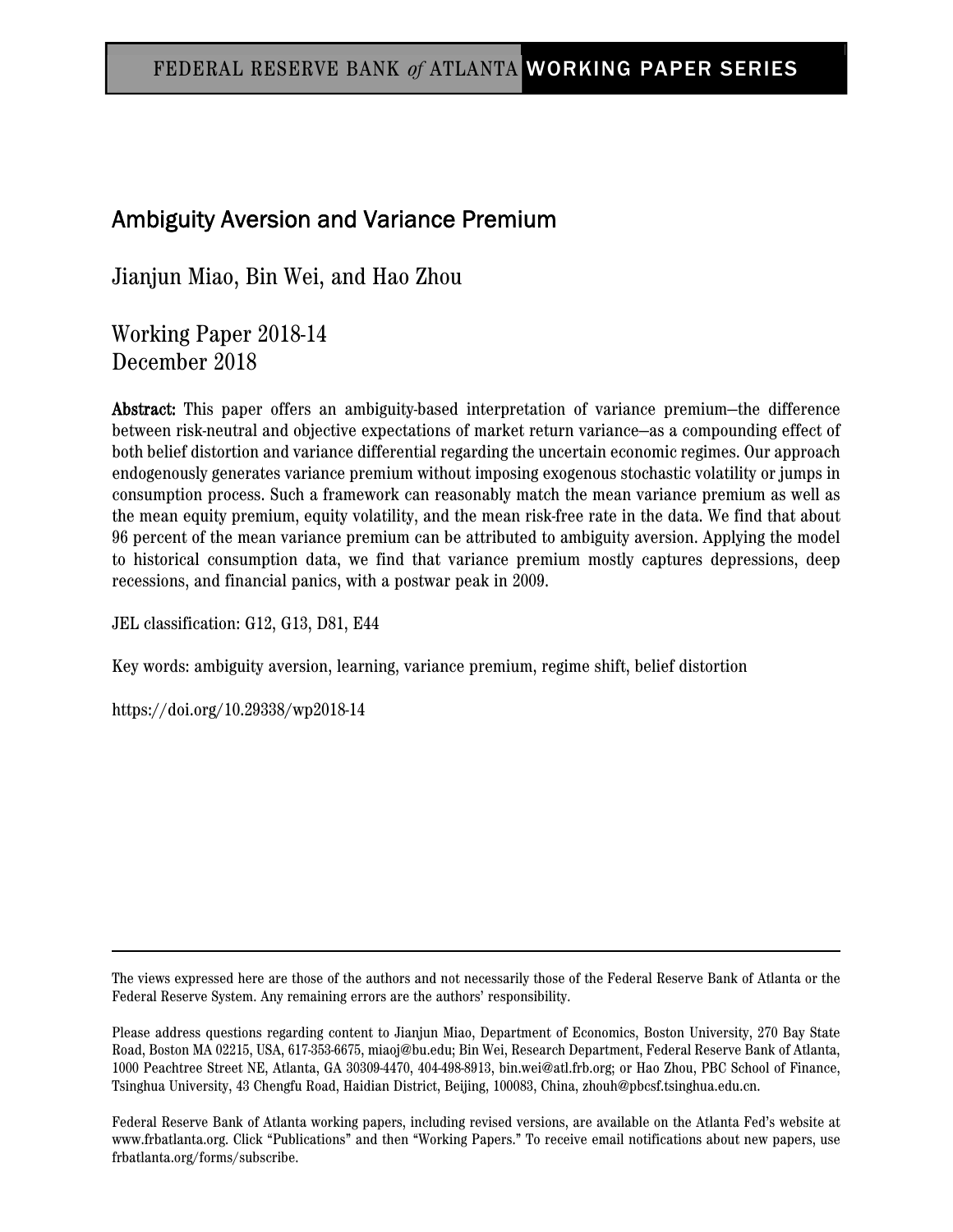# 1. Introduction

Much attention has been paid to the equity premium puzzle: the high equity premium in the data requires an implausibly high degree of risk aversion in a standard rational representativeagent model to match the magnitude (Mehra and Prescott (1985)). More recently, researchers have realized that such a standard model typically predicts a negligible premium for higher moments such as variance premium (defined as the difference between the expected stock market variances under the risk neutral measure and under the objective measure), even with a high risk aversion coefficient. This result, however, is at odds with the sizable variance premium observed in the data, generating the so called variance premium puzzle.<sup>1</sup>

The goal of this paper is to provide an ambiguity-based explanation for the variance premium puzzle. The Ellsberg (1961) paradox and related experimental evidence point out the importance of distinguishing between risk and ambiguity  $-$  roughly speaking, risk refers to the situation where there is a known probability measure to guide choices, while ambiguity refers to the situation where no known probabilities are available. In this paper, we show that ambiguity aversion helps generate a sizable variance premium to closely match the magnitude in the data. In particular, it captures about 96 percent of the average variance premium whereas risk can only explain about 4 percent of it.

To capture ambiguity-sensitive behavior, we adopt the recursive smooth ambiguity model developed by Hayashi and Miao (2011) and Ju and Miao (2012) who generalize the model of Klibanoff, Marinacci and Mukerji (2009). The Hayashi-Ju-Miao model also includes the Epstein-Zin model as a special case in which the agent is ambiguity neutral. Ambiguity aversion is manifested through a pessimistic distortion of the pricing kernel in the sense that the agent attaches more weight on low continuation values in recessions. This feature generates a

<sup>&</sup>lt;sup>1</sup>Bollerslev, Tauchen, and Zhou (2009), Drechsler and Yaron (2011), Londono (2010), Bollerslev, et al. (2011) show that variance premium predicts U.S. and global stock market returns. Further evidence of its predictive power to forecast Treasury bond and credit spreads can be found in Zhou (2010), Mueller, Vedolin, and Zhou (2011), as well as Buraschi, Trojani, and Vedolin (2009) and Wang, Zhou, and Zhou (2011).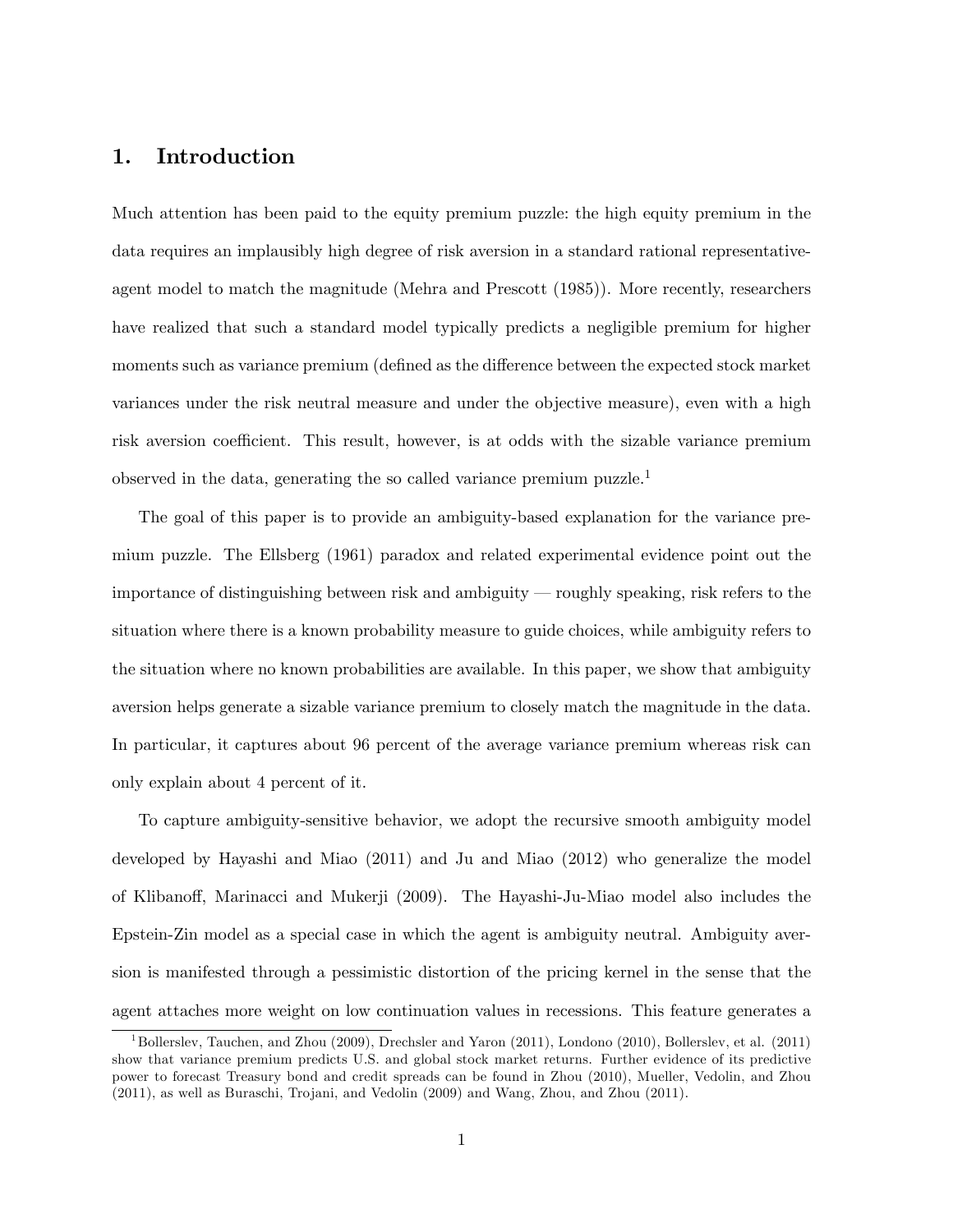large countercyclical variation of the pricing kernel.<sup>2</sup> Ju and Miao  $(2012)$  show that the large countercyclical variation of the pricing kernel is important for the model to resolve the equity premium and risk-free rate puzzles and to explain the time variation of equity premium and equity volatility observed in the data. The present paper shows that it is also important for understanding the variance premium puzzle.

The Hayashi-Ju-Miao model allows for a three-way separation among risk aversion, intertemporal substitution, and ambiguity aversion. This separation is important not only for a conceptual reason, but also for quantitative applications. In particular, the separation between risk aversion and intertemporal substitution is important for matching the low risk-free rate observed in the data as is well known in the Epstein-Zin model. In addition, it is important for long-run risks to be priced (Bansal and Yaron (2004)). The separation between risk aversion and ambiguity aversion allows us to decompose equity premium into a risk premium component and an ambiguity premium component (Chen and Epstein (2002) and Ju and Miao (2012)). We can then fix the risk aversion parameter at a conventionally low value and use the ambiguity aversion parameter to match the mean equity premium in the data. This parameter plays an important role in amplifying and propagating the impact of uncertainty on asset returns and variance premium.

Following Ju and Miao (2012), we assume that consumption growth follows a regimeswitching process (Hamilton (1989)) and that the agent is ambiguity averse to the variation of the hidden regimes. The agent learns about the hidden state based on past data. Our adopted recursive smooth ambiguity model incorporates learning naturally. In this model, the posterior of the hidden state and the conditional distribution of the consumption process given a state cannot be reduced to a compound predictive distribution in the utility function, unlike in the standard Bayesian analysis. It is this irreducibility of compound lotteries that captures sensitiv-

<sup>&</sup>lt;sup>2</sup>Also see Hansen and Sargent (2011) for a similar result based on robust control.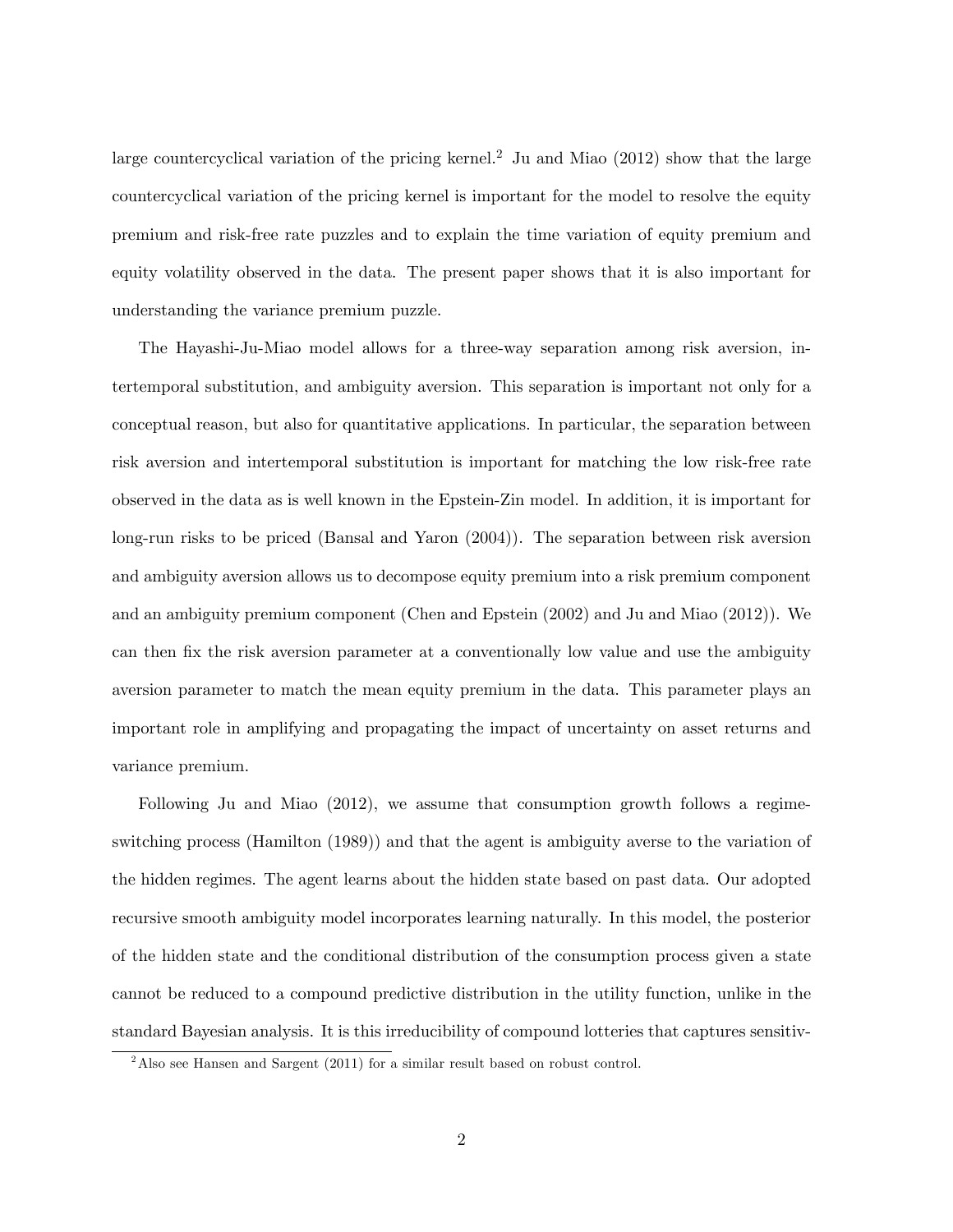ity to ambiguity or model uncertainty (Segal (1990), Klibanoff, Marinacci and Mukerji (2005), Hansen (2007), and Seo (2009)). We show that there are important quantitative implications for learning under ambiguity, while standard Bayesian learning has small quantitative effects on both equity premium and variance premium. This Önding is consistent with that in Hansen (2007) and Ju and Miao (2012).

We decompose the variance premium under our framework into three components: (i) the difference between the Bayesian belief about the boom state and the corresponding uncertainty adjusted belief, (ii) the market variance differentials between recessions and booms, and (iii) two terms related to conditional covariance between the market variance and the pricing kernel. The variance premium is equal to the product of the first two components plus the last component.

The first component is positive because the uncertainty adjusted belief gives a lower probability to the boom state than the Bayesian belief whenever the agent is uncertainty averse. We show that ambiguity aversion leads the agent to put less weight on the boom state and more weight on the recession state, thereby lowering the uncertainty-adjusted belief relative to the Epstein-Zin model. The Epstein-Zin model in turn delivers a lower uncertainty-adjusted belief about the boom state than the standard time-additive constant relative risk aversion (CRRA) utility model, if the agent prefers early resolution of uncertainty.

The second component is positive as long as the conditional market variance is countercyclical, i.e., the conditional market variance is higher in a recession than in a boom. It is intuitive that agents are more uncertain about future economic growth in bad times, generating higher stock return volatility. Formally, our model implies that the price-dividend ratio is a convex function of the Bayesian belief about the boom state, as in Veronesi (1999) and Ju and Miao  $(2012)$ . As a result, agents' willingness to hedge against changes in their perceived uncertainty makes them overreact to bad news in good times and underreact to good news in bad times. Because ambiguity aversion enhances the countercyclicality of the pricing kernel, it makes the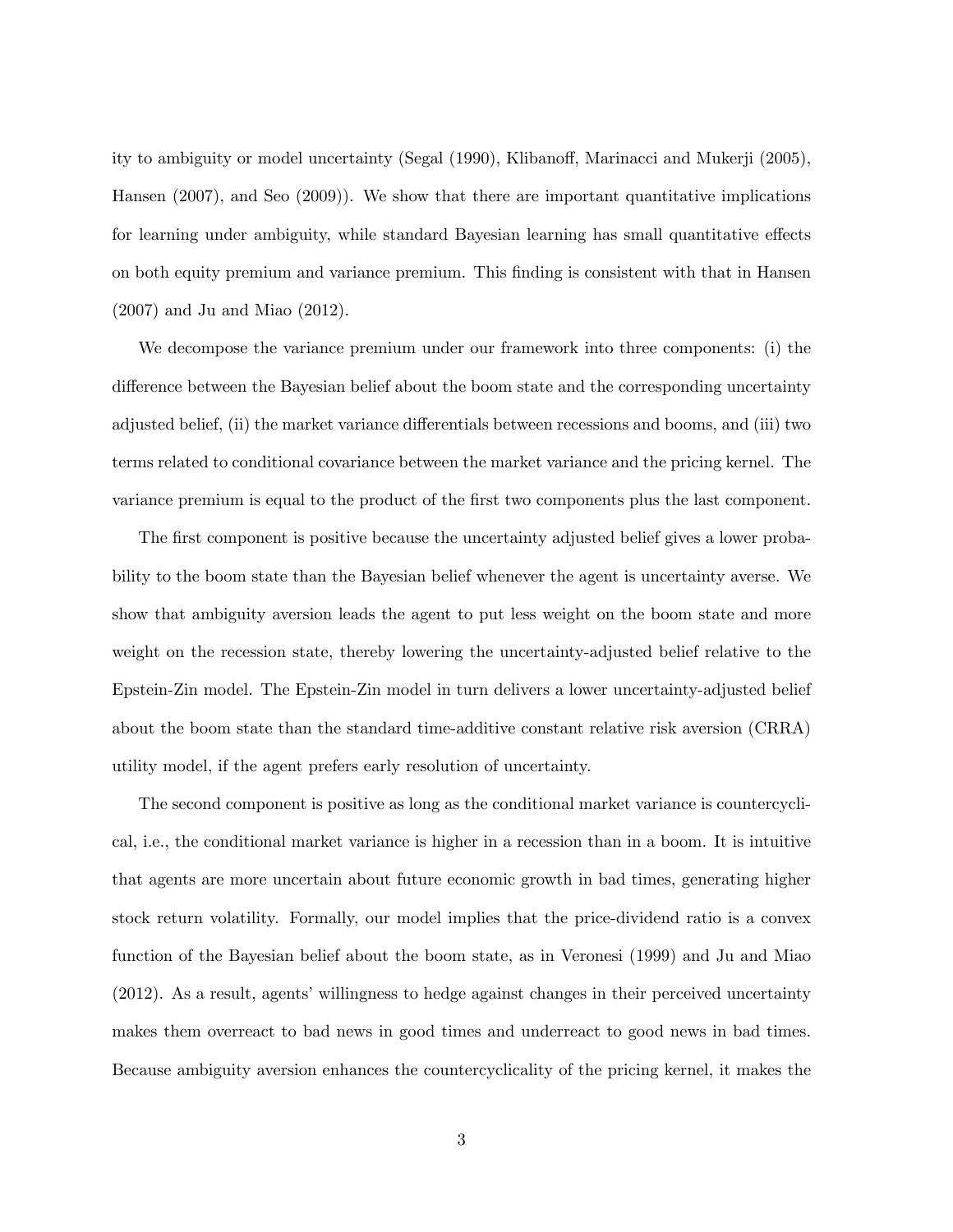price function more convex than the Epstein-Zin model. Consequently, ambiguity aversion amplifies the countercyclicality of the stock return variance, thereby raising the second component of the variance premium relative to the Epstein-Zin model.

The third component is also positive, because both the market variance and the pricing kernel are countercyclical and hence positively correlated. Ambiguity aversion enhances both countercyclicality and hence raises the third component as well.

Our model with ambiguity aversion generates a mean variance premium of 8:51 (in percentage squared, monthly basis), which is quite close to our empirical estimate of 10:80 and well within the typical range of 5-19 from existing empirical studies.<sup>3</sup> In contrast, models under full information with time-additive CRRA utility and with Epstein-Zin utility can only produce a mean variance premium of 0.07 and 0.31, respectively. Incorporating Bayesian learning in these models changes the mean variance premium to 0:10 and 0:32, respectively. Thus, risk aversion and intertemporal substitution contributes about 1 and 3 percent to the model implied variance premium, while ambiguity aversion contributes to about 96 percent.

Note that these results are achieved under ambiguity aversion without introducing stochastic volatility or volatility jumps in consumption growth. In addition, our calibration targets to match the mean equity premium and the mean risk-free rate, with variance premium only as an output.

We feed our calibrated models with the historical consumption growth data from 1890 to 2009. We find that in normal times variance premium is at a low range of 5-8, while it shot up to 41 during the Great Depression, 40 and 34 during the panics of 1893-1894 and 1907-1908, around 31 during the 1925 depression, of the range 18-32 in deep recessions of 1914-1915 and 1917-1918, and about 19 when U.S. joined Wold War II. After the war, the highest level of

<sup>&</sup>lt;sup>3</sup>The range 5-19 of existing estimates for variance premium depends on whether to use index or futures as underlying, whether to include the recent crisis period or not, and whether to use expected or realized variance (see, e.g., Carr and Wu (2009), Bollerslev, Tauchen and Zhou (2009), Drechsler and Yaron (2011), Zhou and Zhu (2011), Bollerslev, Sizaova, Tauchen (2011), Drechsler (2011), among others).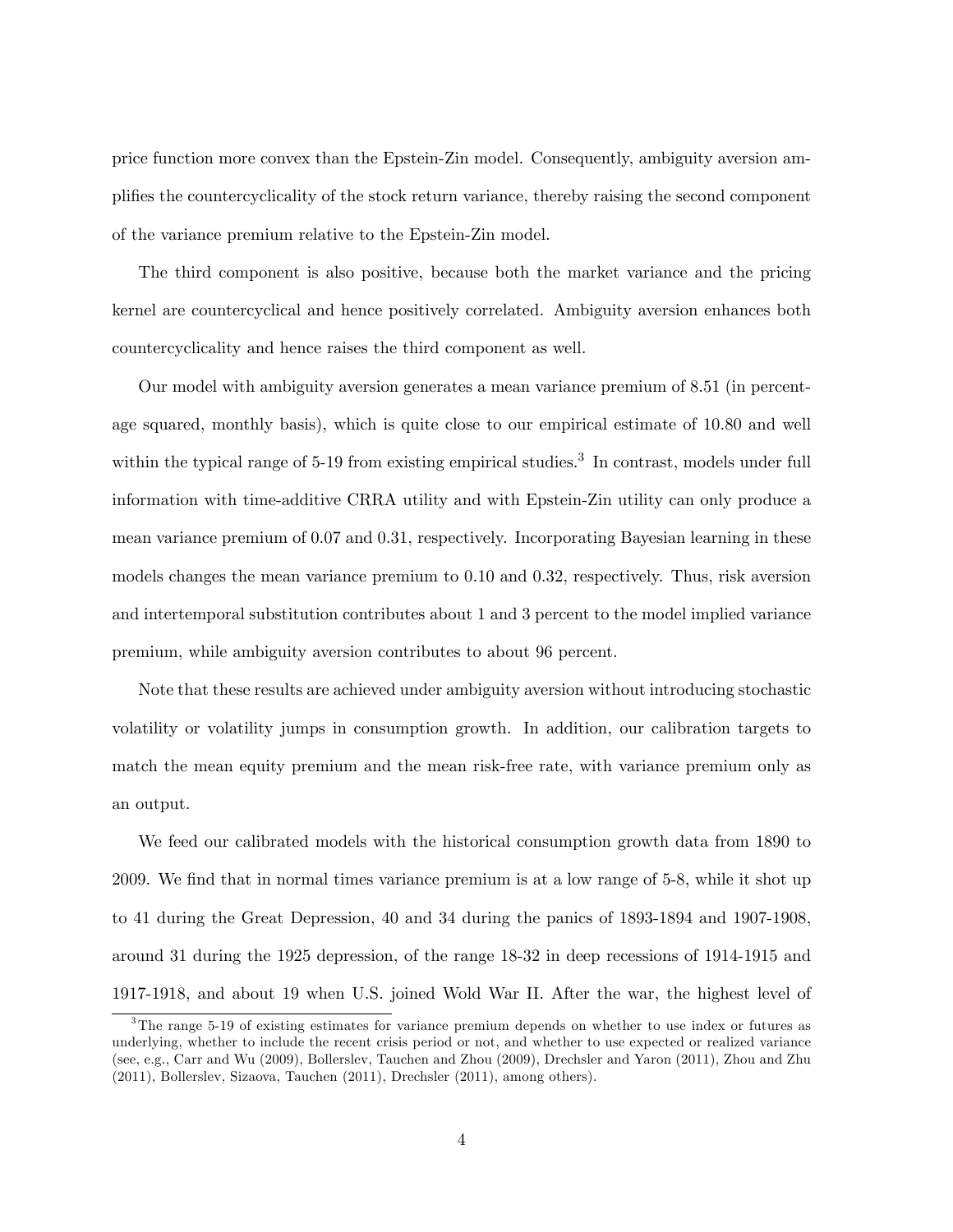variance premium ever reached is near 12 at the end of 2007-2009 global financial crisis. For comparison, the model with only risk aversion produces variance premium in a range of 0.06 to 0.53, while the model with only risk aversion and intertemporal substitution has a range of 0.19 to 2.1. Therefore, historically speaking, ambiguity aversion contributes almost 95 percent of the total variance premium, which is largely in line with the calibration evidence.

The existing approaches to generating realistic variance premium dynamics typically involve Epstein-Zin preferences combined with stochastic volatility-of-volatility in consumption (Bollerslev, Tauchen, and Zhou (2009)) or joint jumps in consumption volatility and growth (Todorov (2010) and Drechsler and Yaron (2011)). Alternatively, variance premium may arise from time-varying rare disasters (Gabaix (2011)) or extreme tail risk (Kelly (2011)). Within the time-separable expected utility framework, variance premium may also be generated by introducing a stochastic volatility process that is statistically correlated with the consumption process (Heston (1993) and Bates (1996), among others). Without having to rely on these exogenous factors, our model is able to generate large endogenous variance premium. Our approach highlights the important role of ambiguity aversion and learning in generating large variance premium dynamics.

Like our paper, Drechsler (2011) explores the implications of ambiguity aversion for variance premium. His paper is more ambitious than ours in that he also studies equity index option prices in addition to equity returns, conditional variance, and the risk-free rate. His model is more complicated than ours in that he incorporates stochastic volatility and jumps in the expected growth and growth volatility processes. As discussed earlier, our model is parsimonious and can generate empirically reasonable variance premium dynamics without relying on exogenously specified complex consumption or dividend dynamics.

Another difference between our model and the Drechsler (2011) model is that we adopt the recursive smooth ambiguity model with learning, while he adopts the continuous-time recursive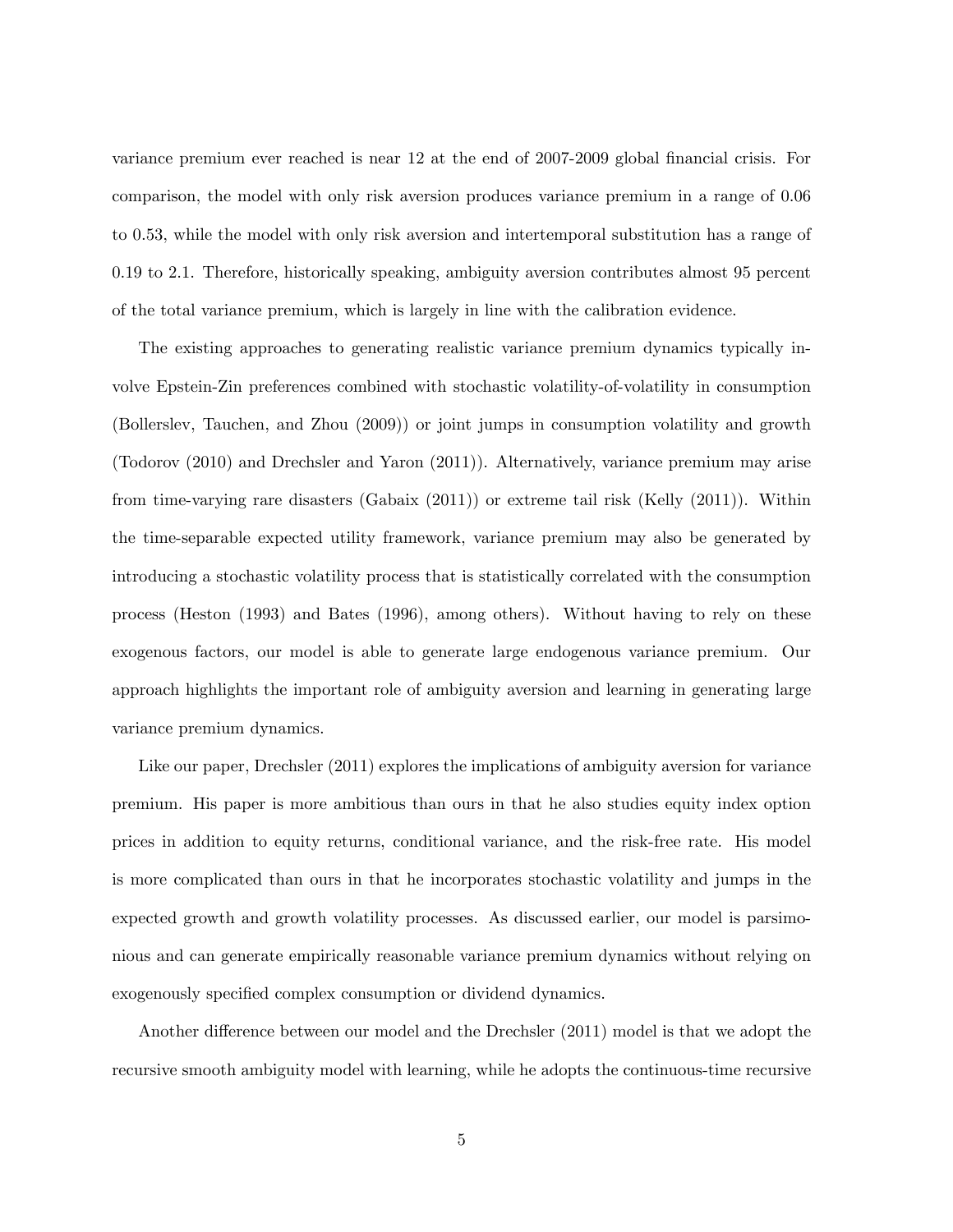multiple-priors model of Chen and Epstein (2002) without learning. The latter utility model is a dynamic generalization of Gilboa and Schmeidler (1989). There are many applications of the multiple-priors model in finance (e.g., Epstein and Wang (1994), Epstein and Miao (2003)). An alternative approach to modeling ambiguity is based on robust control proposed by Hansen and Sargent (2008) (see, e.g., Liu, Pan and Wang (2005) and Hansen and Sargent (2011) for applications in finance). An important advantage of the smooth ambiguity model over other models of ambiguity such as the multiple-priors model is that it achieves a separation between ambiguity (beliefs) and ambiguity attitude (tastes). This feature allows us to do comparative statics with respect to the ambiguity aversion parameter holding ambiguity fixed, and to calibrate it for quantitative analysis.<sup>4</sup>

The rest of the paper is organized as follows. Section 2 describes the stylized facts of variance premium. Section 3 introduces the model, followed by Section 4, a decomposition of variance premium. Section 5 conducts a calibration exercise to study variance premium and its predictability pattern, and to provide a historical reconstruction of variance premium from 1890 to 2009. Section 6 concludes.

### 2. Stylized Facts of Variance Premium

Variance premium is formally defined as the difference between the risk-neutral expectation  $\mathbb{E}_{t}^{\mathbb{Q}}(\cdot)$  and the objective expectation  $\mathbb{E}_{t}(\cdot)$  of the return variance  $\Sigma_{t+1}$ , that is,

$$
VP_t \equiv \mathbb{E}_t^{\mathbb{Q}}\left(\Sigma_{t+1}\right) - \mathbb{E}_t\left(\Sigma_{t+1}\right). \tag{1}
$$

The availability of Chicago Board Options Exchange (CBOE) VIX index makes it straightforward to measure the risk-neutral expectation of stock market returns.<sup>5</sup> The objective expecta-

<sup>4</sup> See Chen, Ju and Miao (2011) and Collard et al. (2009) for other applications of the smooth ambiguity model in finance.

 ${}^{5}$ We use VIX<sup>2</sup>/12 as a measure of risk-neutral expectation of return variance. The CBOE VIX index is based on the highly liquid S&P 500 index options along with the "model-free" approach explicitly tailored to replicate the risk-neutral variance of a fixed one-month maturity. See, e.g., Carr and Wu (2009) for the definition of model-free implied variance.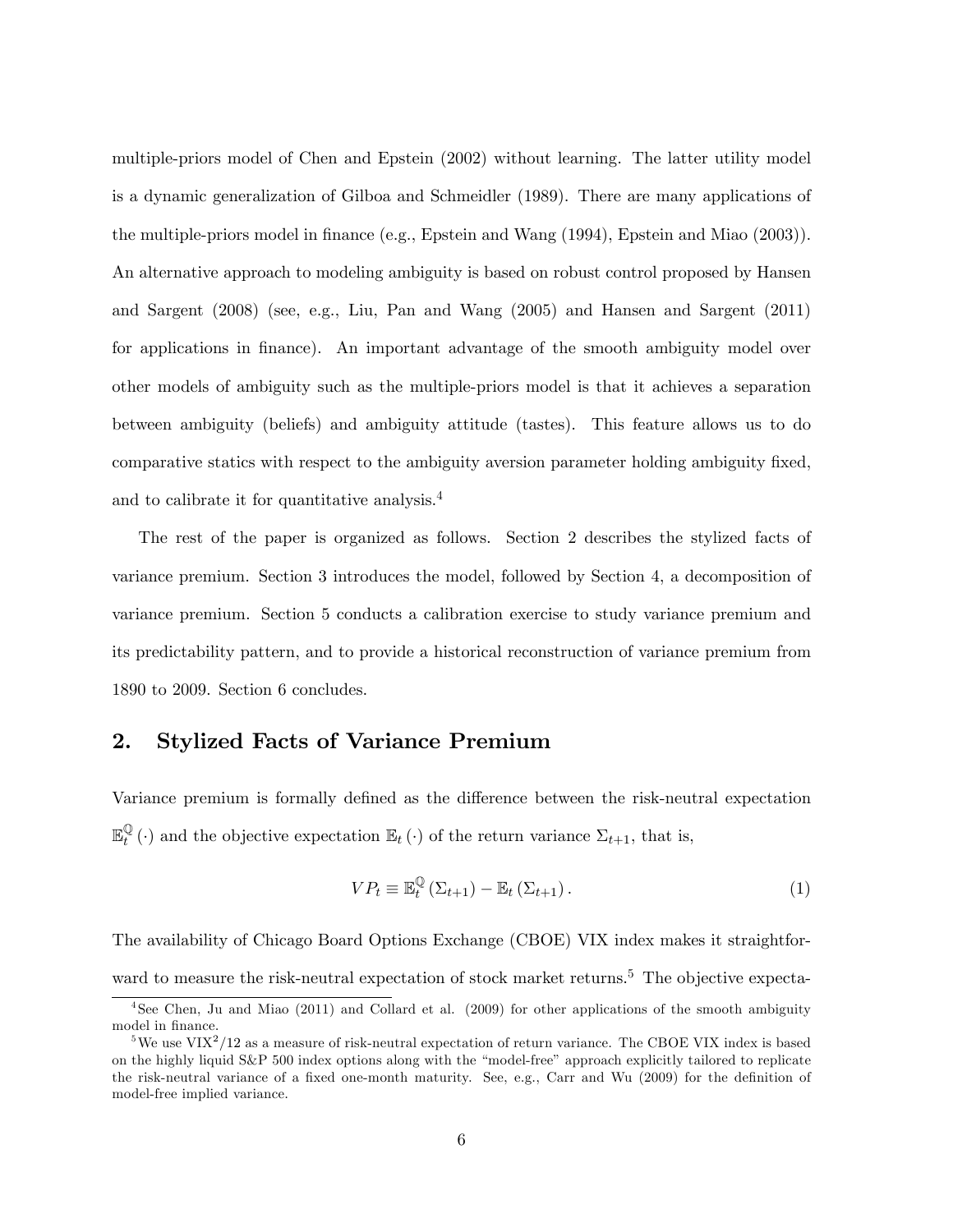tion of variance can be measured as the forecasted realized variance using daily returns, where the forecast is based on the lagged realized variance and lagged implied variances. Both VIX and daily return are for the S&P 500 index as a proxy for the stock market. We use all currently available sample from January 1990 to December 2011 to measure the variance premium.

We find that there are three challenging facts for standard asset pricing models: (i) a large and volatile variance premium, (ii) short-run predictability of variance premium for stock returns which is complementary to the long-run predictability of dividend yield, and (iii) countercyclicality of variance premium—high in bad times and low in good times.

### [Insert Figure 1 Here.]

Figure 1 top panel plots the monthly time series of variance premium, which tends to rise around the 1990 and 2001 economic recessions but reaches a much higher level during the 2008 Önancial crisis and around the 1997-1998 Asia-Russia-LTCM crisis. There are also huge run-ups of variance premium around May 2010 and August 2011, when heightened Greece sovereign default risk threatens the Euro area financial stability. The sample mean of variance premium is 10:80 (in percentages squared, monthly basis), with a standard deviation of 23:36. Nevertheless, variance premium is not a very persistent process with an  $AR(1)$  coefficient of 0.17 at monthly frequency. Our estimates are broadly consistent with the existing estimates in the literature. For example, using data of 5-minute log returns on the S&P 500 futures from January 1990 to December 2009, Drechsler (2011) reports that the mean, the standard deviation, and the AR(1) coefficient are equal to 10.55, 8.47, and 0.61, respectively. The sizable variance premium and its temporal variation are puzzling in that standard consumption-based asset pricing models would predict a zero variance premium (Bollerslev, Tauchen, and Zhou (2009)).

Recent empirical evidence has also suggested that stock market return is predictable by the variance premium over a few quarters horizon (Bollerslev, Tauchen, and Zhou (2009), Drechsler and Yaron (2011)). Such a finding contrasts the long-run multi-year return predictability that is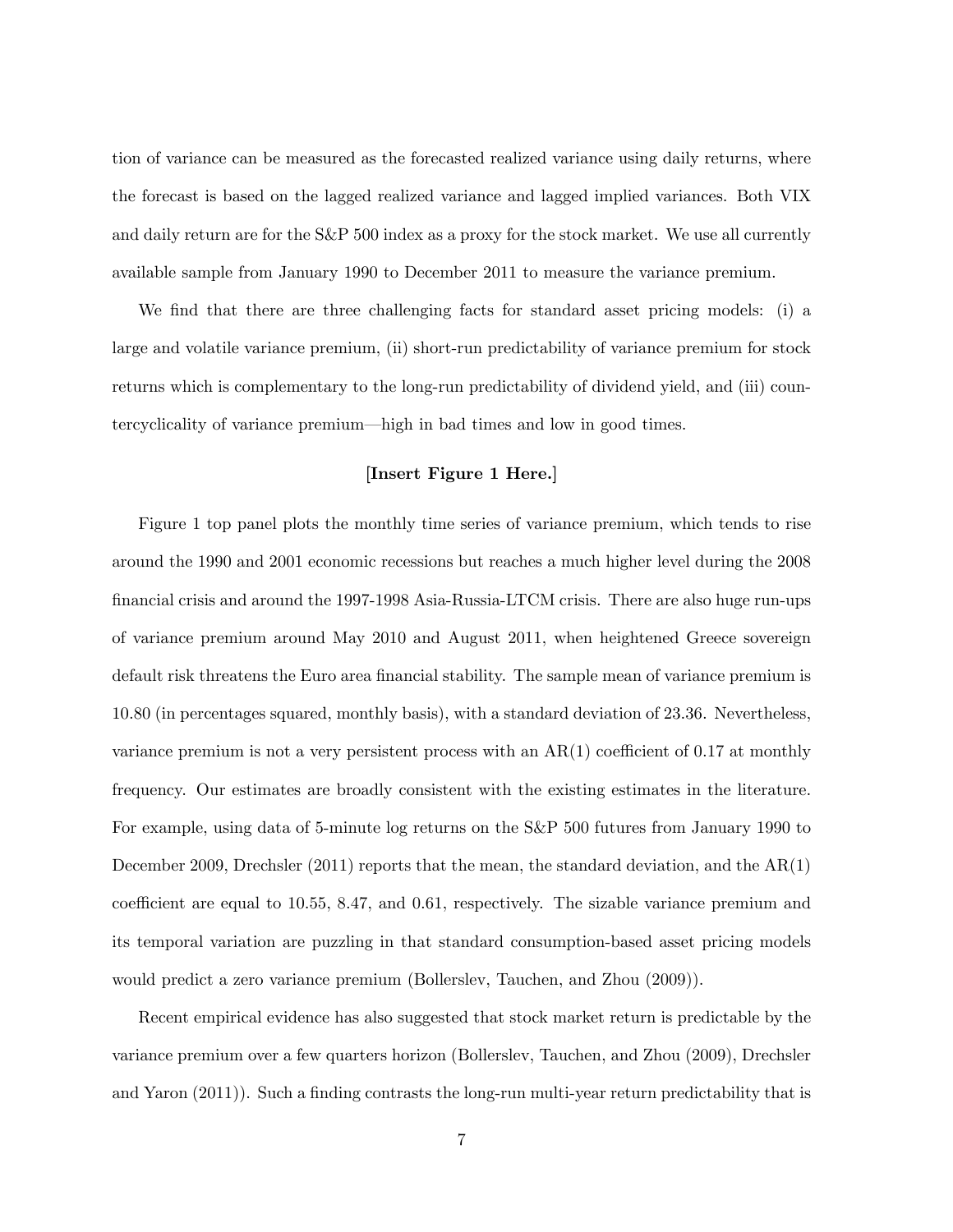typically associated with the traditional valuation ratios like dividend yield and price-earnings (P/E) ratio (see, e.g., Fama and French (1988), Campbell and Shiller (1988), among others). In fact, as first reported in Bollerslev and Zhou (2007), the short-run and long-run predictability seem to be complementary in the sense that when dividend yield or  $P/E$  ratio is included in the regressions, the predictability of variance premium is not crowded out but often is enhanced. It is not clear that any existing consumption-based asset pricing model can replicate such a puzzling phenomenon.

To further appreciate the economics behind the apparent connection between the variance premium and the underlying macroeconomy, the bottom panel of Figure 1 plots variance premium together with the quarterly growth rate in GDP. As seen from the figure, there is a tendency for variance premium to rise in one-to-two quarters before a decline in GDP, while it typically narrows ahead of an increase in GDP. Indeed, the sample correlation equals  $-0.08$ between current variance premium and two-quarter-ahead GDP (as first reported in Bollerslev and Zhou (2007)). In other words, variance premium is countercyclical, which is the third puzzle that a standard consumption-based asset pricing model can hardly replicate (Drechsler and Yaron (2011)).

### 3. The Model

Consider a representative agent consumption-based asset pricing model studied by Ju and Miao (2012). There are three key elements of this model. First, consumption growth follows a Markov regime-switching process and dividends are leveraged claims on consumption. Second, the representative agent does not observe economic regimes and learns about them by observing past data. Third, and the most important, the representative agent has ambiguous beliefs about the economic regimes. His preferences are represented by the generalized smooth ambiguity utility model proposed by Hayashi and Miao (2011) and Ju and Miao (2012).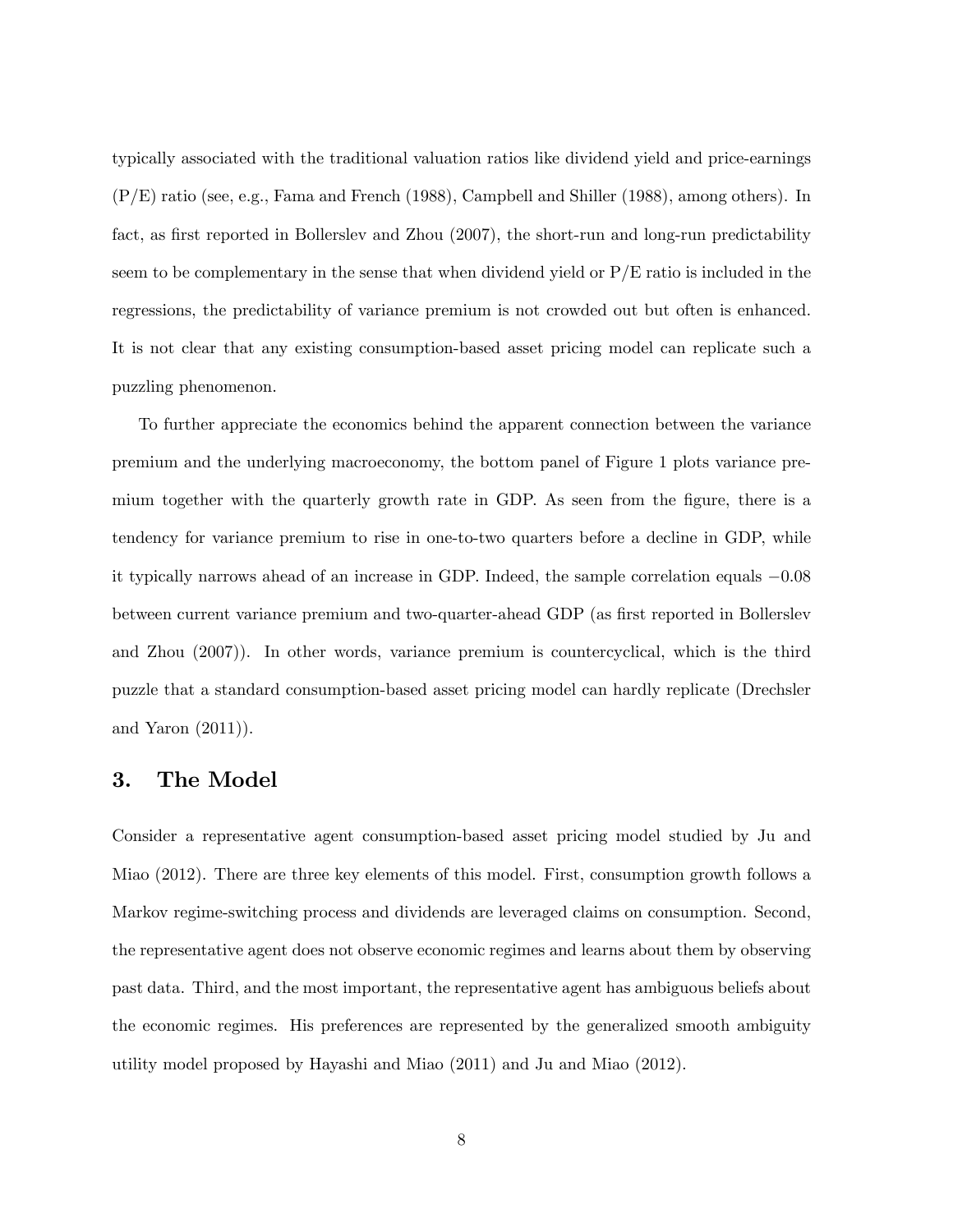We now describe this model formally. Aggregate consumption follows a regime-switching process:<sup>6</sup>

$$
\ln\left(\frac{C_{t+1}}{C_t}\right) = \kappa_{z_{t+1}} + \sigma \varepsilon_{t+1},\tag{2}
$$

where  $\varepsilon_t$  is an independently and identically distributed (iid) standard normal random variable, and  $z_{t+1}$  follows a Markov chain which takes values 1 or 2 with transition matrix  $(\lambda_{ij})$  where  $\sum_{j} \lambda_{ij} = 1, i, j = 1, 2$ . We may identify state 1 as the boom state and state 2 as the recession state in that  $\kappa_1 > \kappa_2$ . Aggregate dividends are leveraged claims on consumption and satisfy

$$
\ln\left(\frac{D_{t+1}}{D_t}\right) = \zeta \ln\left(\frac{C_{t+1}}{C_t}\right) + g_d + \sigma_d e_{t+1},\tag{3}
$$

where  $e_{t+1}$  is an iid standard normal random variable, and is independent of all other random variables. The parameter  $\zeta > 0$  can be interpreted as the leverage ratio on expected consumption growth as in Abel (1999). This parameter and the parameter  $\sigma_d$  allow us to calibrate volatility of dividends (which is significantly larger than consumption volatility) and their correlation with consumption. The parameter  $g_d$  helps match the expected growth rate of dividends. Our modeling of the dividend process is convenient because it does not introduce any new state variable in our model.

Assume that the representative agent does not observe economic regimes. He observes the history of consumption and dividends up to the current period  $t : s^t = \{C_0, D_0, C_1, D_1, ..., C_t, D_t\}$ . In addition, he knows the parameters of the model (e.g.,  $\zeta$ ,  $g_d$ ,  $\sigma$ , and  $\sigma_d$ ). But he has ambiguous beliefs about the hidden states. His preferences are represented by the generalized recursive smooth ambiguity utility model. To define this utility, we first derive the evolution of the posterior state beliefs. Let  $\mu_t = \Pr(z_{t+1} = 1 | s^t)$ . The prior belief  $\mu_0$  is given. By Bayes' Rule, we can derive:

$$
\mu_{t+1} = \frac{\lambda_{11} f \left( \ln \left( C_{t+1}/C_t \right), 1 \right) \mu_t + \lambda_{21} f \left( \ln \left( C_{t+1}/C_t \right), 2 \right) \left( 1 - \mu_t \right)}{f \left( \ln \left( C_{t+1}/C_t \right), 1 \right) \mu_t + f \left( \ln \left( C_{t+1}/C_t \right), 2 \right) \left( 1 - \mu_t \right)},\tag{4}
$$

<sup>&</sup>lt;sup>6</sup>The regime-switching consumption process has been used widely in the asset pricing literature (see, e.g., Cecchetti et al (2000) and Veronesi (1999)). One may view this process as a nonlinear version of the long-run risk process studied by Bansal and Yaron (2004).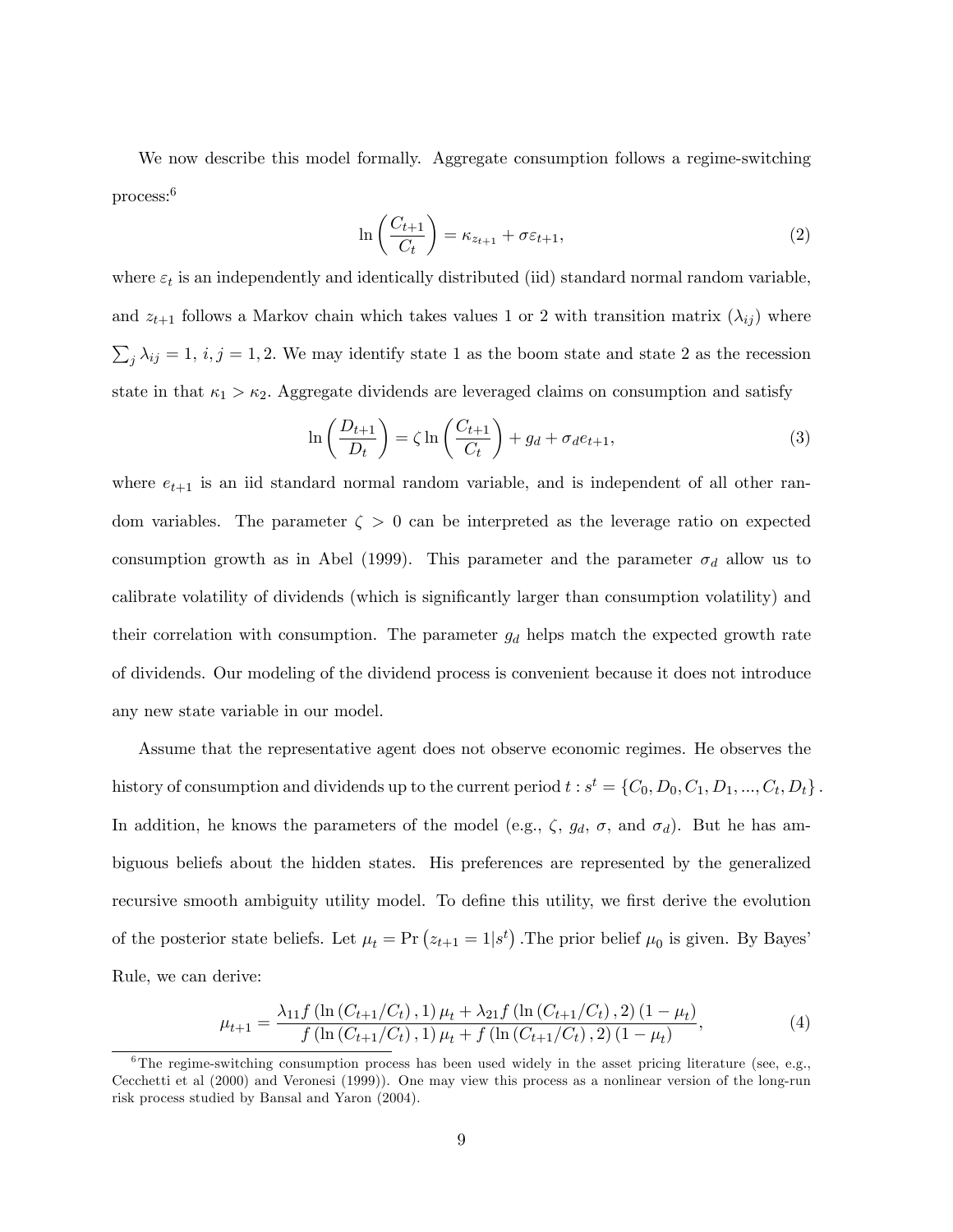where  $f(y, i) = \frac{1}{\sqrt{2i}}$  $\frac{1}{2\pi\sigma}$  exp  $\left[-(y-\kappa_i)^2/(2\sigma^2)\right]$  is the density function of the normal distribution with mean  $\kappa_i$  and variance  $\sigma^2$ . By our modeling of dividends in (3), dividends do not provide any new information for belief updating and for the estimation of the hidden states.

Let  $V_t(C)$  denote the continuation utility at date t. Following Ju and Miao (2012), assume that  $V_t(C)$  satisfies the following recursive equation:

$$
V_t(C) = \left[ (1 - \beta) C_t^{1 - \rho} + \beta \{ \mathcal{R}_t (V_{t+1}(C)) \}^{1 - \rho} \right]^{\frac{1}{1 - \rho}}, \tag{5}
$$

$$
\mathcal{R}_{t}\left(V_{t+1}\left(C\right)\right) = \left\{\mathbb{E}_{\mu_{t}}\left(\mathbb{E}_{\pi_{z,t}}\left[V_{t+1}^{1-\gamma}\left(C\right)\right]\right)^{\frac{1-\eta}{1-\gamma}}\right\}^{\frac{1}{1-\eta}},\tag{6}
$$

where  $\mathcal{R}_t(V_{t+1}(C))$  is an uncertainty aggregator that maps an  $s^{t+1}$ -measurable random variable  $V_{t+1}(C)$  to an s<sup>t</sup>-measurable random variable. Furthermore,  $\pi_{z,t}$  denotes the likelihood distribution conditioned on the history  $s^t$  and on a given economic regime  $z_{t+1} = z$  in period  $t + 1, \beta \in (0,1)$  represents the subjective discount factor,  $1/\rho > 0$  represents the elasticity of intertemporal substitution (EIS),  $\gamma > 0$  represents the degree of risk aversion, and  $\eta \ge \gamma$  represents the degree of ambiguity aversion. We use  $\mathbb{E}_{\mu_t}$  and  $\mathbb{E}_{\pi_{z,t}}$  to denote conditional expectation operators with respect to the distributions  $(\mu_t, 1 - \mu_t)$  and  $\pi_{z,t}$ , respectively.

To interpret the above utility model, we first observe that in the deterministic case, (5) and (6) reduce to

$$
V_t(C) = \left[ (1 - \beta) C_t^{1 - \rho} + \beta V_{t+1} (C)^{1 - \rho} \right]^{\frac{1}{1 - \rho}}.
$$

This justifies the interpretation of  $1/\rho$  as EIS. When  $\eta = \gamma$ , (5) and (6) reduce to

$$
V_t(C) = \left[ (1 - \beta) C_t^{1 - \rho} + \beta \left\{ \mathbb{E}_t \left[ V_{t+1}^{\frac{1}{1 - \gamma}}(C) \right] \right\}^{\frac{1 - \rho}{1 - \gamma}} \right]^{-\frac{1}{1 - \rho}},
$$

where  $\mathbb{E}_t$  is the expectation operator for the predictive distribution conditioned on history  $s^t$ . This is the Epstein and Zin (1989) model with partial information and justifies the interpretation of  $\gamma$  as a risk aversion parameter. In this case, the posterior and likelihood distributions  $(\mu_t, 1 - \mu_t)$  and  $\pi_{z,t}$  can be reduced to a single predictive distribution in (6) by Bayes' Rule.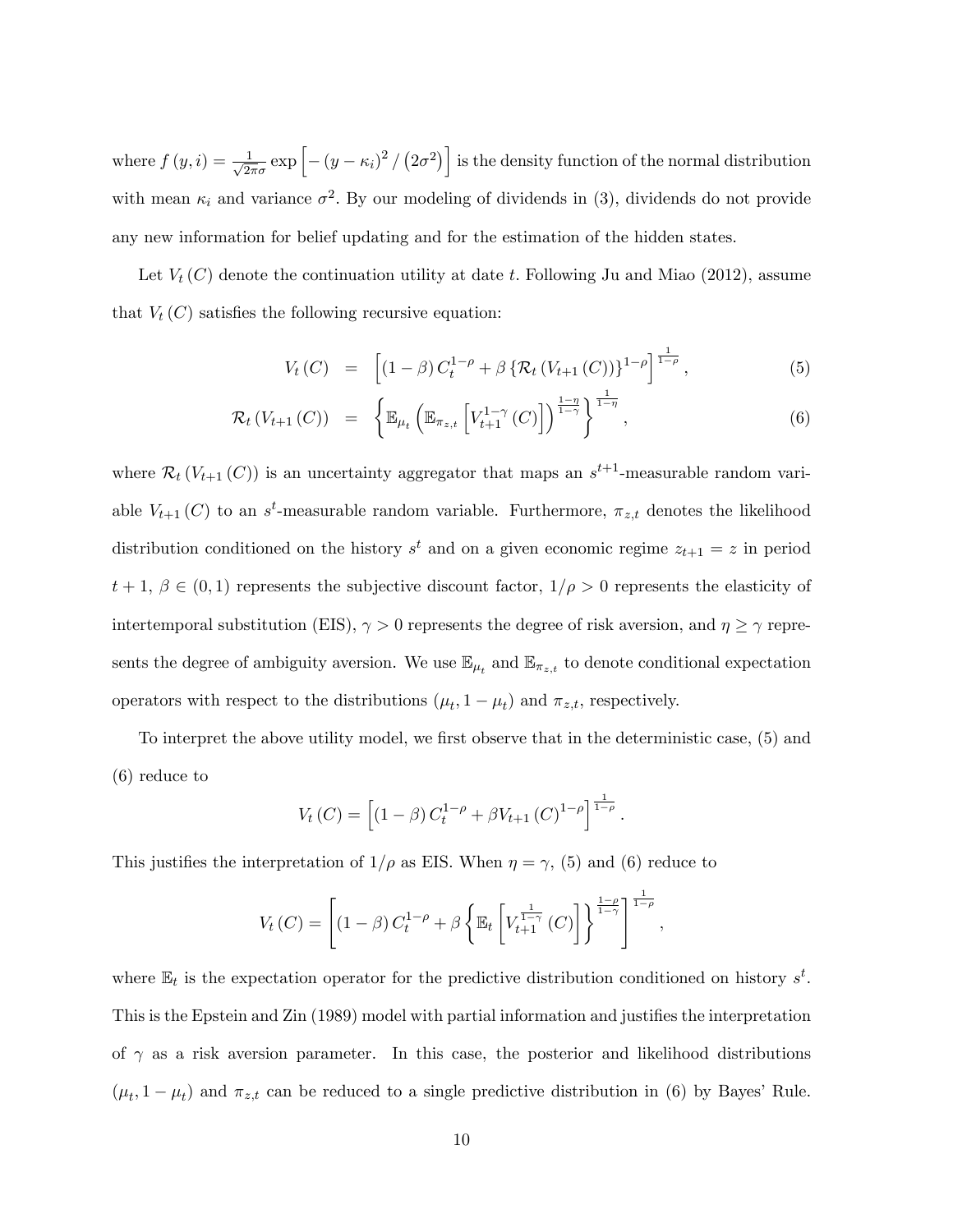One can then analyze the model under the reduced information set  $\{s^t\}$  and under the predictive distribution as in the standard expected utility model under full information.

When  $\eta > \gamma$ , the posterior and likelihood distributions cannot be reduced to a single distribution in (6). This irreducibility of compound distributions captures ambiguity aversion. Intuitively, given history  $s^t$  and the economic regime  $z_{t+1}$  in period  $t+1$ , the agent can compute the certainty equivalent of expected continuation value,  $\left( \mathbb{E}_{\pi_{z,t}} \left[ V_{t+1}^{1-\gamma}(C) \right] \right)$  $\big]$ ) $\frac{1}{1-\gamma}$ . If the agent is ambiguity averse to the variation of economic regimes, he is averse to the variation of  $\Big(\mathbb{E}_{\pi_{z,t}}\left[V_{t+1}^{1-\gamma}\left(C\right)\right.$  $\left[\right]$   $\frac{1}{1-\gamma}$  across different regimes  $z_{t+1}$ . Thus, he evaluates the ex ante continuation value using a concave function with a curvature  $\eta$  so that he enjoys the certainty equivalent value  $\mathcal{R}_t(V_{t+1}(C))$ . Only when  $\eta > \gamma$ , the certainty equivalent to an ambiguity-sensitive agent is less than that to an agent with expected utility, i.e.,

$$
\mathcal{R}_t\left(V_{t+1}\left(C\right)\right) < \left(\mathbb{E}_t\left[V_{t+1}^{1-\gamma}\left(C\right)\right]\right)^{\frac{1}{1-\gamma}},
$$

which implies that ambiguity is costly, compared to an agent with expected utility. If we identify expected utility as an ambiguity neutrality benchmark, then  $\eta > \gamma$  fully characterizes ambiguity aversion (Klibanoff, Marinacci, and Mukerji (2005)). Alternatively, if we interpret uncertainty about economic regimes as second-order risk, then ambiguity aversion is equivalent to second-order risk aversion (see Ergin and Gul (2009), and Hayashi and Miao (2011)).

To understand the asset pricing implications of the above model, one only needs to understand the pricing kernel. Ju and Miao (2012) show that the pricing kernel for the generalized recursive smooth ambiguity utility model is given by

$$
M_{t+1} = \beta \left(\frac{C_{t+1}}{C_t}\right)^{-\rho} \left(\frac{V_{t+1}}{\mathcal{R}_t(V_{t+1})}\right)^{\rho-\gamma} \left(\frac{\left(\mathbb{E}_{\pi_{z,t}}\left[V_{t+1}^{1-\gamma}\right]\right)^{\frac{1}{1-\gamma}}}{\mathcal{R}_t(V_{t+1})}\right)^{-(\eta-\gamma)}.
$$
(7)

Equation (7) reveals that there are two adjustments to the standard pricing kernel  $\beta\left(C_{t+1}/C_{t}\right)^{-\rho}$ . The first adjustment is present for the recursive expected utility model of Epstein and Zin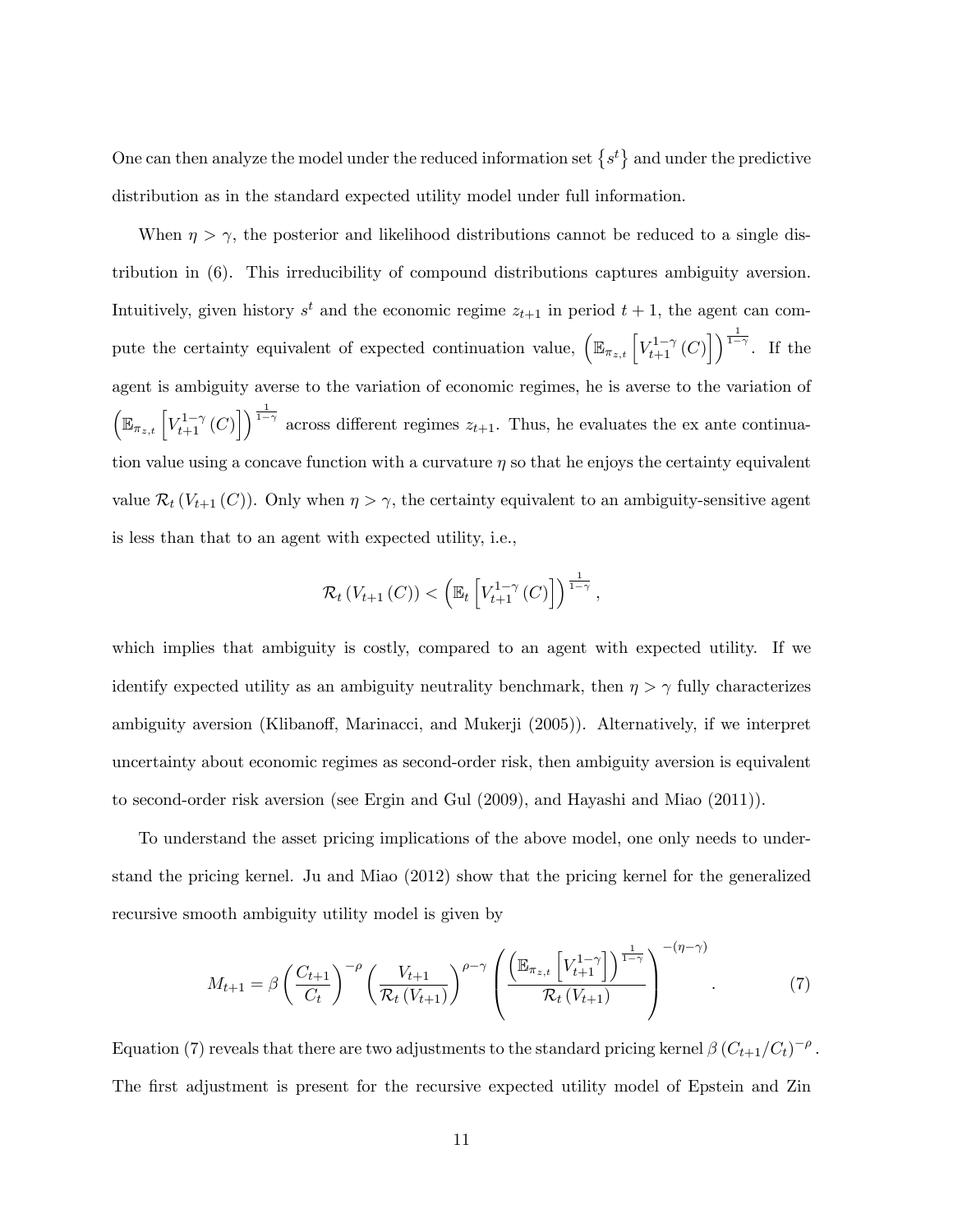(1989). This adjustment is the middle term on the right-hand side of (7). The second adjustment is due to ambiguity aversion, which is given by the last term on the right-hand side of (7). This adjustment depends explicitly on the hidden state in period  $t + 1$ ,  $z_{t+1}$ , in that  $\pi_{z,t}$ depends on the state  $z_{t+1} = z$ . It has the feature that an ambiguity averse agent with  $\eta > \gamma$ puts a higher weight on the pricing kernel when his continuation value is low in a recession when  $z = 2$ . We will show later that this pessimistic behavior helps explain the equity premium, variance premium, and risk-free rate puzzles.

Given the above pricing kernel, the return  $R_{k,t+1}$  on any traded asset k satisfies the Euler equation:

$$
\mathbb{E}_t\left[M_{t+1}R_{k,t+1}\right] = 1.\tag{8}
$$

We distinguish between the unobservable price of aggregate consumption claims and the observable price of aggregate dividend claims. The return on the consumption claims is also the return on the wealth portfolio, which is unobservable, but can be solved using equation (8).

Let  $P_{e,t}$  denote the date t price of dividend claims. Using equations (7) and (8) and the homogeneity property of  $V_t$ , we can show that the price-dividend ratio  $P_{e,t}/D_t$  is a function of the state beliefs, denoted by  $\varphi(\mu_t)$ , so is the ratio  $V_t/C_t$ . Specifically,

$$
P_{e,t} = \varphi(\mu_t) D_t, \qquad (9)
$$

$$
V_t = G(\mu_t) C_t. \tag{10}
$$

By definition, we can write the equity return as:

$$
R_{e,t+1} = \frac{P_{e,t+1} + D_{t+1}}{P_{e,t}} = \frac{D_{t+1}}{D_t} \frac{1 + \varphi(\mu_{t+1})}{\varphi(\mu_t)}.
$$
\n(11)

This equation implies that the state beliefs drive changes in the price-dividend ratio, and hence dynamics of equity returns. In Section 5, we will show numerically that ambiguity aversion and learning under ambiguity help amplify consumption growth uncertainty, while Bayesian learning has a modest quantitative effect.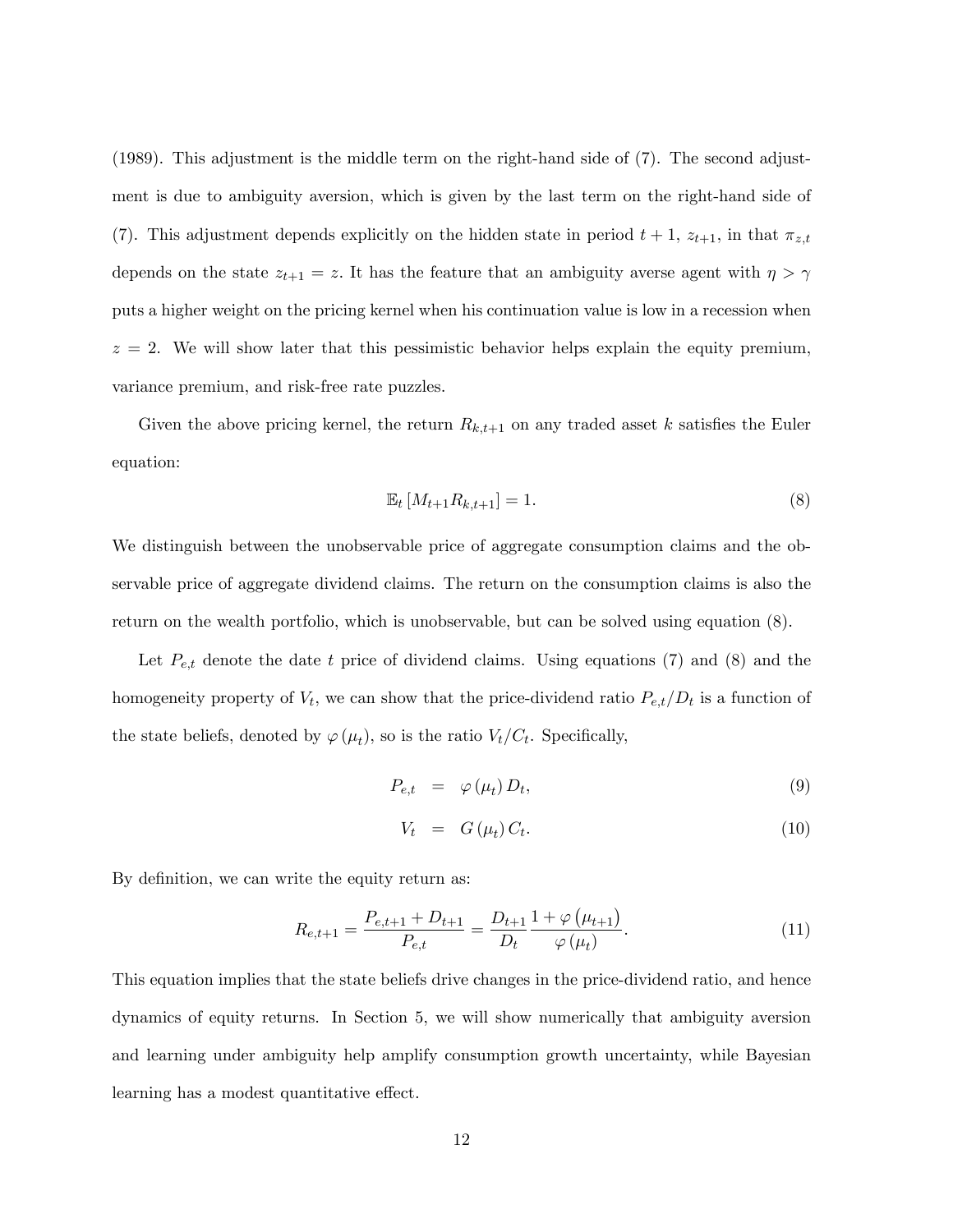# 4. Variance Premium Decomposition

In this section, we explore model implications for variance premium. Denote the conditional variance of equity return by  $\Sigma_t \equiv Var_t [R_{e,t+1}]$ . Variance premium is defined as

$$
VP_t = \mathbb{E}_t^{\mathbb{Q}} \left( \Sigma_{t+1} \right) - \mathbb{E}_t \left( \Sigma_{t+1} \right) = \frac{\mathbb{E}_t \left[ \Sigma_{t+1} M_{t+1} \right]}{\mathbb{E}_t \left[ M_{t+1} \right]} - \mathbb{E}_t \left[ \Sigma_{t+1} \right], \tag{12}
$$

where Q represents the risk-neutral measure. To understand the determinant of the variance premium, we rewrite (7) as

$$
M_{t+1} = M_{t+1}^{EZ} M_{z,t}^{A}, \text{ for } z_{t+1} = z \in \{1, 2\},\tag{13}
$$

where  $M_{t+1}^{EZ}$  is the Epstein-Zin pricing kernel defined by

$$
M_{t+1}^{EZ} = \beta \left(\frac{C_{t+1}}{C_t}\right)^{-\rho} \left(\frac{V_{t+1}}{\mathcal{R}_t \left(V_{t+1}\right)}\right)^{\rho - \gamma},\tag{14}
$$

:

and  $M_{z,t}^A$  is the ambiguity adjustment of the pricing kernel defined by

$$
M_{z,t}^{A} = \left(\frac{\left(\mathbb{E}_{t}^{z} \left[V_{t+1}^{1-\gamma}\right]\right)^{\frac{1}{1-\gamma}}}{\mathcal{R}_{t} \left(V_{t+1}\right)}\right)^{-(\eta-\gamma)}
$$

Here  $\mathbb{E}_{t}^{z}$  denotes the conditional expectation operator given that the state in period  $t + 1$  is  $z_{t+1} = z \in \{1, 2\}$ .

Now, we use (13) to compute

$$
\frac{\mathbb{E}_t \left[ \Sigma_{t+1} M_{t+1} \right]}{\mathbb{E}_t \left[ M_{t+1} \right]} = \frac{\mu_t \mathbb{E}_t^1 \left[ \Sigma_{t+1} M_{t+1}^{EZ} \right] M_{1,t}^A + (1 - \mu_t) \mathbb{E}_t^2 \left[ \Sigma_{t+1} M_{t+1}^{EZ} \right] M_{2,t}^A}{\mu_t \mathbb{E}_t^1 \left[ M_{t+1}^{EZ} \right] M_{1,t}^A + (1 - \mu_t) \mathbb{E}_t^2 \left[ M_{t+1}^{EZ} \right] M_{2,t}^A}.
$$

Using the fact that

$$
\mathbb{E}_t^i \left[ \Sigma_{t+1} M_{t+1}^{EZ} \right] = \mathbb{E}_t^i \left[ \Sigma_{t+1} \right] \mathbb{E}_t^i \left[ M_{t+1}^{EZ} \right] + Cov_t^i \left( \Sigma_{t+1}, M_{t+1}^{EZ} \right),
$$

we can compute

$$
VP_{t} = \frac{\mu_{t} \mathbb{E}_{t}^{1} \left[\sum_{t+1}\right] \mathbb{E}_{t}^{1} \left[M_{t+1}^{EZ}\right] M_{1,t}^{A} + (1 - \mu_{t}) \mathbb{E}_{t}^{2} \left[\sum_{t+1}\right] \mathbb{E}_{t}^{2} \left[M_{t+1}^{EZ}\right] M_{2,t}^{A}}{\mu_{t} \mathbb{E}_{t}^{1} \left[M_{t+1}^{EZ}\right] M_{1,t}^{A} + (1 - \mu_{t}) \mathbb{E}_{t}^{2} \left[M_{t+1}^{EZ}\right] M_{2,t}^{A}} + \frac{\mu_{t} Cov_{t}^{1} \left(\sum_{t+1} M_{t+1}^{EZ}\right) M_{1,t}^{A} + (1 - \mu_{t}) Cov_{t}^{2} \left(\sum_{t+1} M_{t+1}^{EZ}\right) M_{2,t}^{A}}{\mu_{t} \mathbb{E}_{t}^{1} \left[M_{t+1}^{EZ}\right] M_{1,t}^{A} + (1 - \mu_{t}) \mathbb{E}_{t}^{2} \left[M_{t+1}^{EZ}\right] M_{2,t}^{A}} - \mu_{t} \mathbb{E}_{t}^{1} \left[\sum_{t+1}\right] - (1 - \mu_{t}) \mathbb{E}_{t}^{2} \left[\sum_{t+1}\right],
$$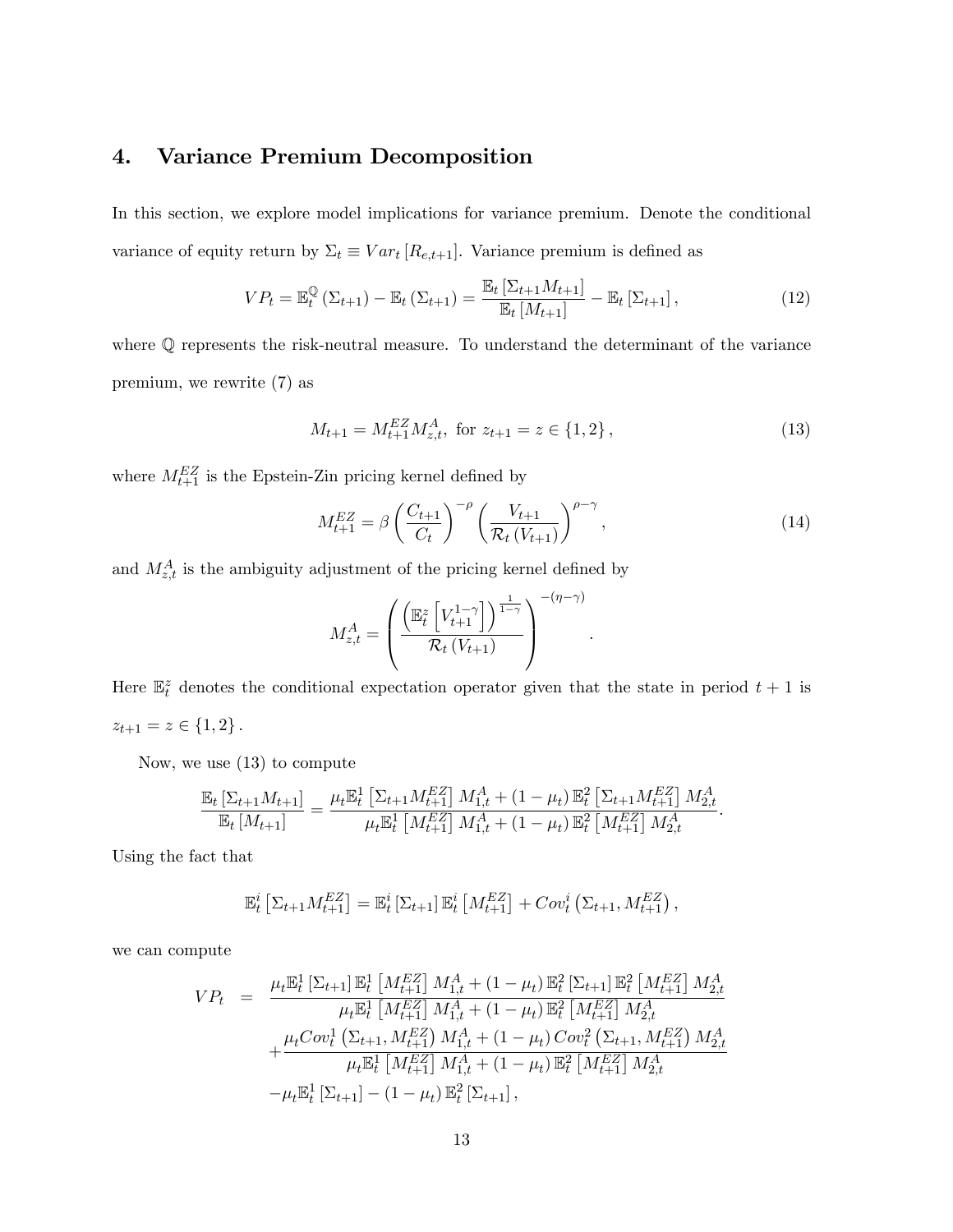where  $Cov_t^i$  denotes the conditional covariance operator given time t information and given the state at time  $t + 1$ ,  $z_{t+1} = i \in \{1, 2\}$ . Define the distorted belief about the high growth state by

$$
\widehat{\mu}_t \equiv \frac{\mu_t \mathbb{E}_t^1 \left[ M_{t+1}^{EZ} \right] M_{1,t}^A}{\mu_t \mathbb{E}_t^1 \left[ M_{t+1}^{EZ} \right] M_{1,t}^A + (1 - \mu_t) \mathbb{E}_t^2 \left[ M_{t+1}^{EZ} \right] M_{2,t}^A}.
$$
\n(15)

We can then rewrite the variance premium as

$$
VP_{t} = (\mu_{t} - \widehat{\mu}_{t}) \left( \mathbb{E}_{t}^{2} \left[ \Sigma_{t+1} \right] - \mathbb{E}_{t}^{1} \left[ \Sigma_{t+1} \right] \right)
$$
  
+ 
$$
\frac{\widehat{\mu}_{t}}{\mathbb{E}_{t}^{1} \left[ M_{t+1}^{EZ} \right]} Cov_{t}^{1} \left( \Sigma_{t+1}, M_{t+1}^{EZ} \right) + \frac{1 - \widehat{\mu}_{t}}{\mathbb{E}_{t}^{2} \left[ M_{t+1}^{EZ} \right]} Cov_{t}^{2} \left( \Sigma_{t+1}, M_{t+1}^{EZ} \right).
$$
  
(16)

Note that by equation (13), we can replace  $M_{t+1}^{EZ}$  by  $M_{t+1}$  in the above equation. This equation reveals that variance premium is determined by three components: (i) the expression  $(\mu_t - \hat{\mu}_t)$ , (ii) the expression  $(\mathbb{E}_t^2 [\Sigma_{t+1}] - \mathbb{E}_t^1 [\Sigma_{t+1}])$ , and (iii) the two terms related to the conditional covariance between the stock variance and the pricing kernel in the second line of the above equation.

We will show in the next section that the stock return variance is countercyclical, and hence the second component is positive. We will also show numerically that ambiguity aversion amplifies the countercyclicality significantly, making the second component large and volatile.

When the agent prefers early resolution of uncertainty, i.e.,  $\gamma > \rho$ , the Epstein-Zin pricing kernel enhances the countercyclicality of the pricing kernel given in (14). Thus, the stock return variance and the Epstein-Zin pricing kernel are positively correlated, implying that the last covariance component in (16) is positive. Our numerical analysis in Section 5 shows that this component is numerically small for reasonable parameter values.

Now, we examine the first component  $(\mu_t - \hat{\mu}_t)$  which is due to belief distortions. In the special case with time-additive CRRA utility (i.e.,  $\eta = \rho = \gamma$ ), we can show that the uncertainty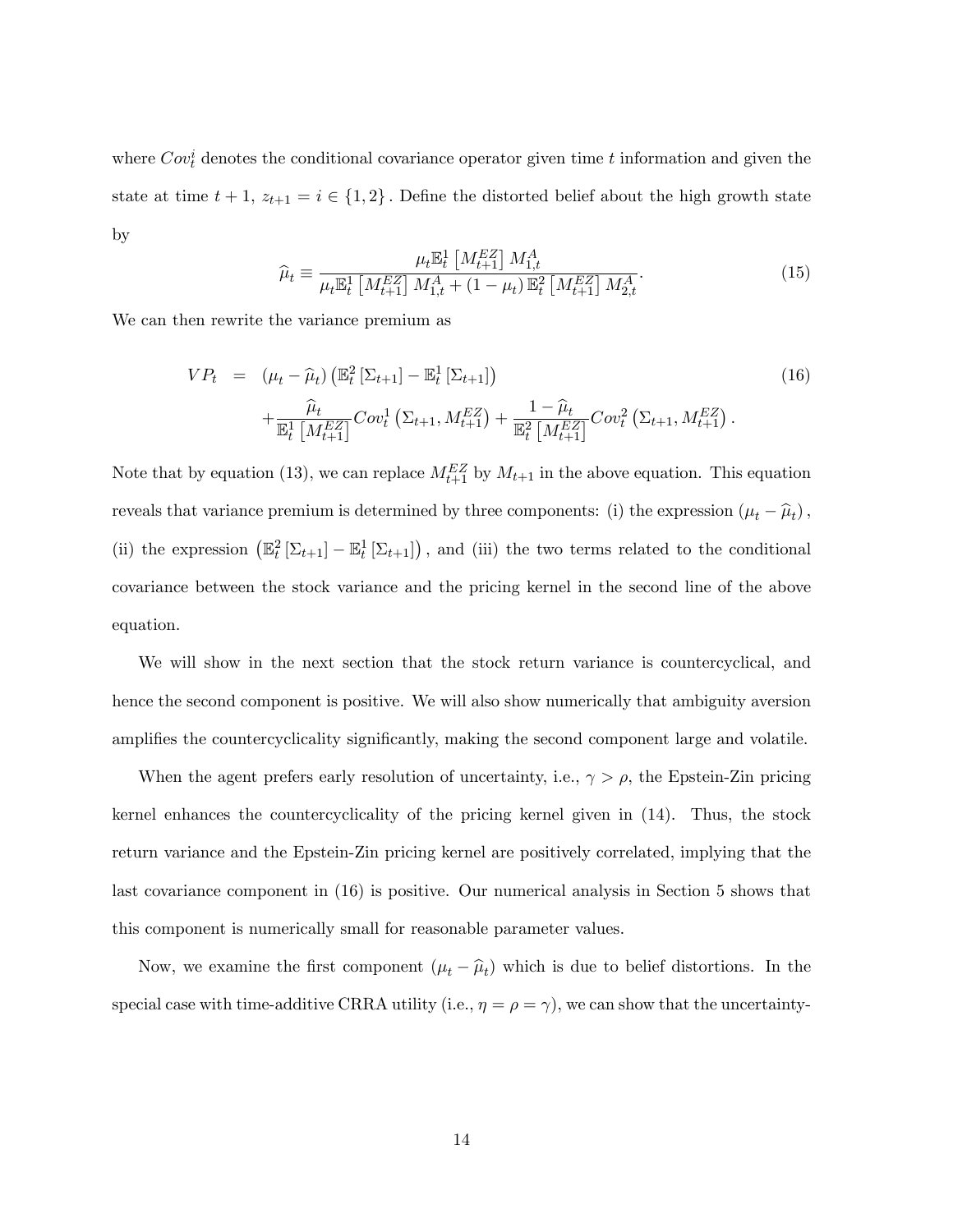adjusted belief in (15) is given by

$$
\widehat{\mu}_t^{CRRA} = \frac{\mu_t \mathbb{E}_t^1 \left[ \left( \frac{C_{t+1}}{C_t} \right)^{-\gamma} \right]}{\mu_t \mathbb{E}_t^1 \left[ \left( \frac{C_{t+1}}{C_t} \right)^{-\gamma} \right] + (1 - \mu_t) \mathbb{E}_t^2 \left[ \left( \frac{C_{t+1}}{C_t} \right)^{-\gamma} \right]} = \frac{\mu_t e^{-\gamma \kappa_1}}{\mu_t e^{-\gamma \kappa_1} + (1 - \mu_t) e^{-\gamma \kappa_2}},
$$

where the last equality follows from substitution of equation (2). Since we assume that state 1 is the boom state, i.e.,  $\kappa_1 > \kappa_2$ , we deduce that  $\widehat{\mu}_t^{CRRA} < \mu_t$ .

For the Epstein-Zin utility  $(\eta = \gamma \neq \rho)$ , the pricing kernel is given by  $M_{t+1}^{EZ}$  in equation (14). Plugging this equation and the utility function in (10) into (15), we can derive the uncertainty-adjusted belief as

$$
\widehat{\mu}_t^{EZ} = \frac{\mu_t \mathbb{E}_t^1 \left[ \left( \frac{C_{t+1}}{C_t} \right)^{-\gamma} G_{t+1}^{\rho - \gamma} \right]}{\mu_t \mathbb{E}_t^1 \left[ \left( \frac{C_{t+1}}{C_t} \right)^{-\gamma} G_{t+1}^{\rho - \gamma} \right] + (1 - \mu_t) \mathbb{E}_t^2 \left[ \left( \frac{C_{t+1}}{C_t} \right)^{-\gamma} G_{t+1}^{\rho - \gamma} \right]}.
$$

Suppose that the representative agent prefers early resolution of uncertainty so that  $\rho < \gamma$ . In this case, EIS  $1/\rho$  is greater than  $1/\gamma$ . Suppose that  $Cov_t^i$  $\bigcap_{t+1}$  $\overline{C_t}$  $\left[\right]^{-\gamma}, G_{t+1}^{\rho-\gamma}$   $\right] \approx 0$ , which is verified in our numerical results below. We can then show that

$$
\begin{aligned}\n\widehat{\mu}_t^{EZ} &\approx \frac{\mu_t e^{-\gamma \kappa_1} \mathbb{E}_t^1 \left[ G_{t+1}^{\rho - \gamma} \right]}{\mu_t e^{-\gamma \kappa_1} \mathbb{E}_t^1 \left[ G_{t+1}^{\rho - \gamma} \right] + (1 - \mu_t) e^{-\gamma \kappa_2} \mathbb{E}_t^2 \left[ G_{t+1}^{\rho - \gamma} \right]} \\
&< \widehat{\mu}_t^{CRRA} \text{ when } \rho < \gamma.\n\end{aligned}
$$

This equation says that the component  $(\mu_t - \widehat{\mu}_t^{EZ})$ ) in the Epstein-Zin model is larger than  $\Big(\mu_t - \widehat \mu^{CRRA}_t$ ) in the standard time-additive CRRA utility model. Thus, holding everything else constant, the Epstein-Zin model can generate a larger variance premium than the standard time-additive CRRA utility model. The intuition is that, when  $\rho < \gamma$ , the agent puts more weight on the pricing kernel in the recession state as revealed by equation (14). Thus, the agent with Epstein-Zin preferences fears equity volatility more in recessions, generating a higher variance premium.

When the representative agent is also ambiguity averse (i.e.,  $\eta > \gamma$ ), there is an additional adjustment in the pricing kernel in (7) so that the agent puts an additional weight on the pricing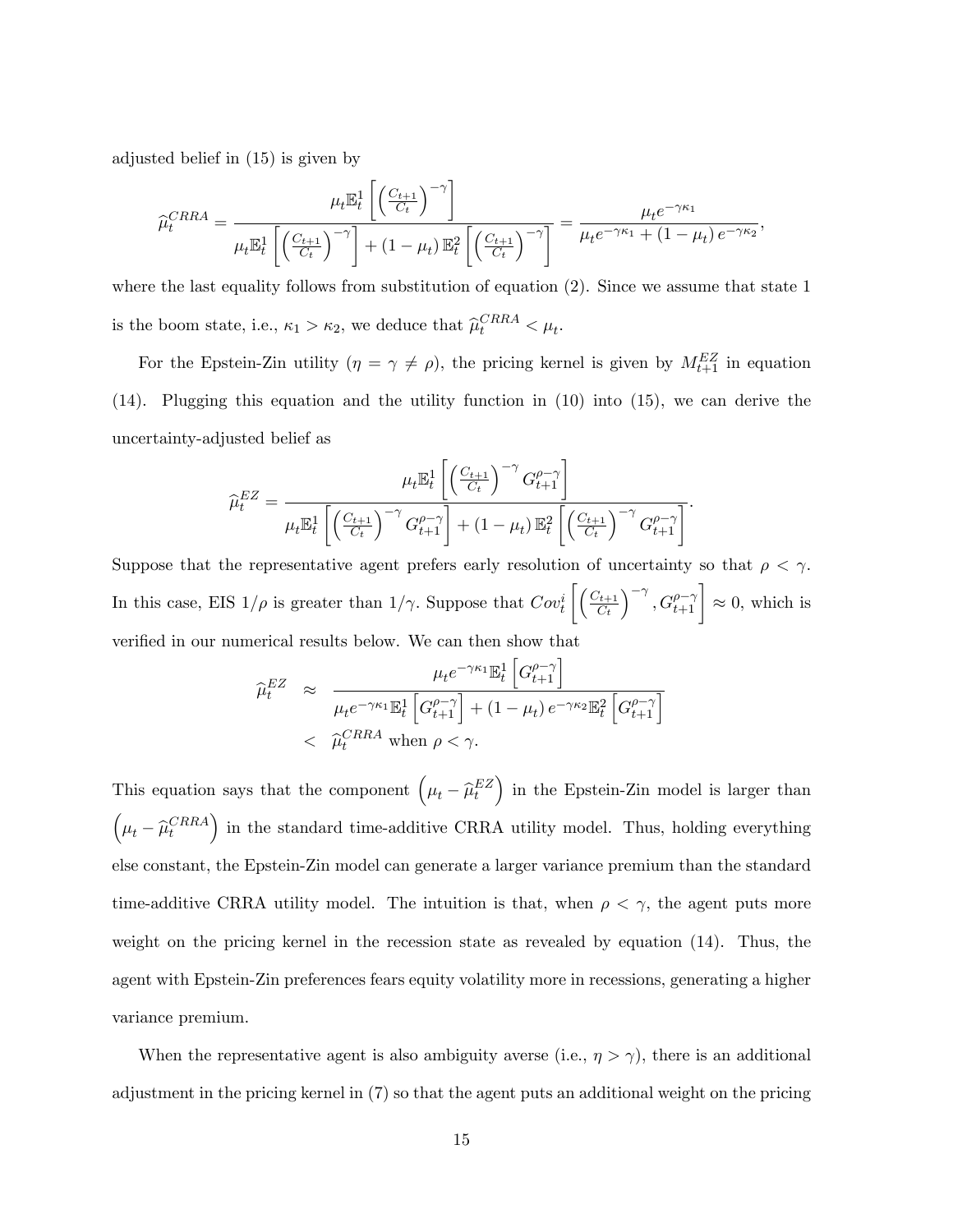kernel in recessions when he has low continuation values. As a result, ambiguity aversion further amplifies the distortion by further decreasing the belief about the high-growth state in that

$$
\widehat{\mu}_t^A < \widehat{\mu}_t^{EZ} \text{ when } \eta > \gamma,
$$

where  $\hat{\mu}_t^A$  is given by (15). Therefore, holding everything else constant, an ambiguity averse agent demands a higher variance premium than an ambiguity neutral one with Epstein-Zin preferences.

### 5. Results

Our model does not admit an explicit analytical solution. We thus solve the model numerically using the projection method (Judd (1998)) and run Monte Carlo simulations to compute model moments as in Ju and Miao  $(2012)$ .<sup>7</sup> We first calibrate the model at annual frequency in Section 5.1. We then study properties of unconditional and conditional moments of variance premium generated by our model in Sections 5.2-4. For comparison, we also solve four benchmark models. Models 1A and 2A are the models with standard time-additive CRRA utility and with Epstein-Zin preferences under full information. Models 1B and 2B are the corresponding models with partial information and Bayesian learning. The last two models are special cases of our full model with  $\eta = \gamma = \rho$  and with  $\eta = \gamma \neq \rho$ , respectively.

#### 5.1. Calibration

We calibrate the model to the sample period from 1890 to 2009 based on Robert Shiller's data of consumption growth, dividends growth, stock returns and risk-free rates.<sup>8</sup> In total, there are twelve parameters to be calibrated as listed in Table 1. Specifically, the five parameters  $(\lambda_{11}, \lambda_{22}, \kappa_1, \kappa_2, \sigma)$  that govern the consumption process are estimated by the maximum likelihood method based on the annual per capita US consumption data from 1890

<sup>&</sup>lt;sup>7</sup>We run 10,000 simulations. Increasing this number does not change our results significantly.

 ${}^{8}$ The data is downloaded from Professor Robert Shiller's website:

http://www.econ.yale.edu/~shiller/data/ie\_data.xls.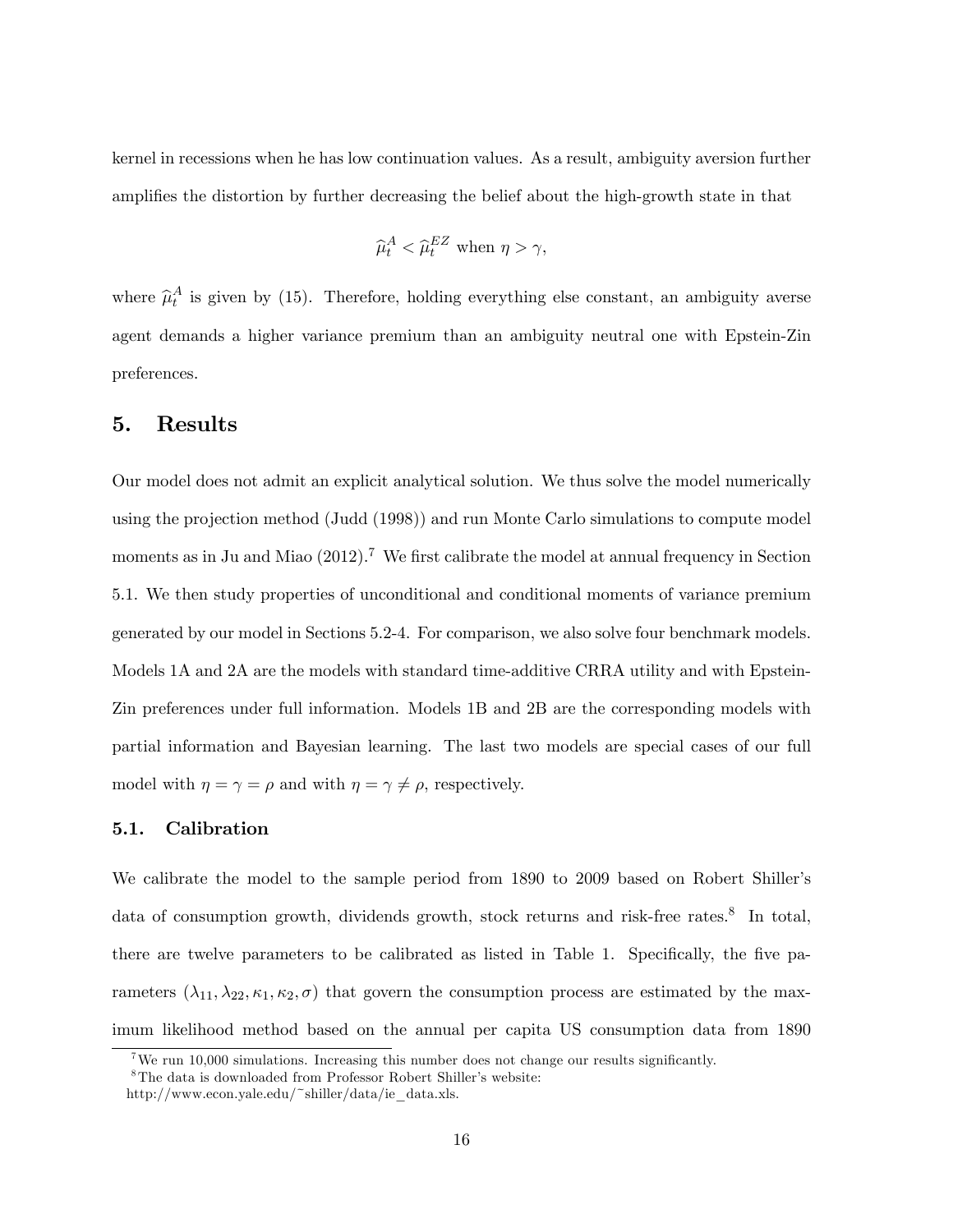to 2009. Table 1 reveals that the high-growth state is highly persistent, with consumption growth in this state being 2:42 percent. The economy spends most of the time in this state with the unconditional probability of being in this state given by  $(1 - \lambda_{22}) / (2 - \lambda_{11} - \lambda_{22}) =$  $(1 - 0.5432) / (2 - 0.5432 - 0.9799) = 0.96$ . The low-growth state is moderately persistent, but very bad, with consumption growth in this state being  $-5.6$  percent. The long-run average rate of consumption growth is 2:08 percent.

#### [Insert Table 1 Here]

The leverage ratio  $\zeta$  is set to 2.74 following Abel (1999), and then  $g_d$  is chosen as  $-0.0362$  so that the average rate of dividend growth is equal to that of consumption growth. Furthermore, given that the volatility of dividend growth in the data is about 0.116, we choose  $\sigma_d = 0.0629$ to match this volatility using (3).

The preference parameters are calibrated using the methodology in Ju and Miao (2012). First, we set  $\gamma = 2$  which is widely used in macroeconomics and finance. We choose this small number in order to demonstrate that the main force of our model comes from ambiguity aversion, but not risk aversion. Following Bansal and Yaron (2004), we set EIS to 1:5 or  $\rho = 1/1.5$ . Finally, we select the subjective discount factor  $\beta$  and the ambiguity aversion parameter  $\eta$  to match the mean risk-free rate of 0.0191 and the mean equity premium of 0.0574 from the data reported in Table 2. We obtain  $\beta = 0.9838$  and  $\eta = 10.3793$ .

In sum, the calibrated parameter values listed in Table 1 are broadly consistent with those in Ju and Miao (2012), with the difference reflecting different sample periods. Here we discuss the value of the ambiguity aversion parameter  $\eta$  only, since it is the most important parameter for our analysis. Because there is no consensus study of the magnitude of ambiguity aversion in the literature, it is hard to judge how reasonable it is. We may use the thought experiment related to the Ellsberg Paradox (Ellsberg (1961)) in a static setting designed in Chen, Ju and Miao (2011) and Ju and Miao (2012) to have a sense of our calibrated value. Ju and Miao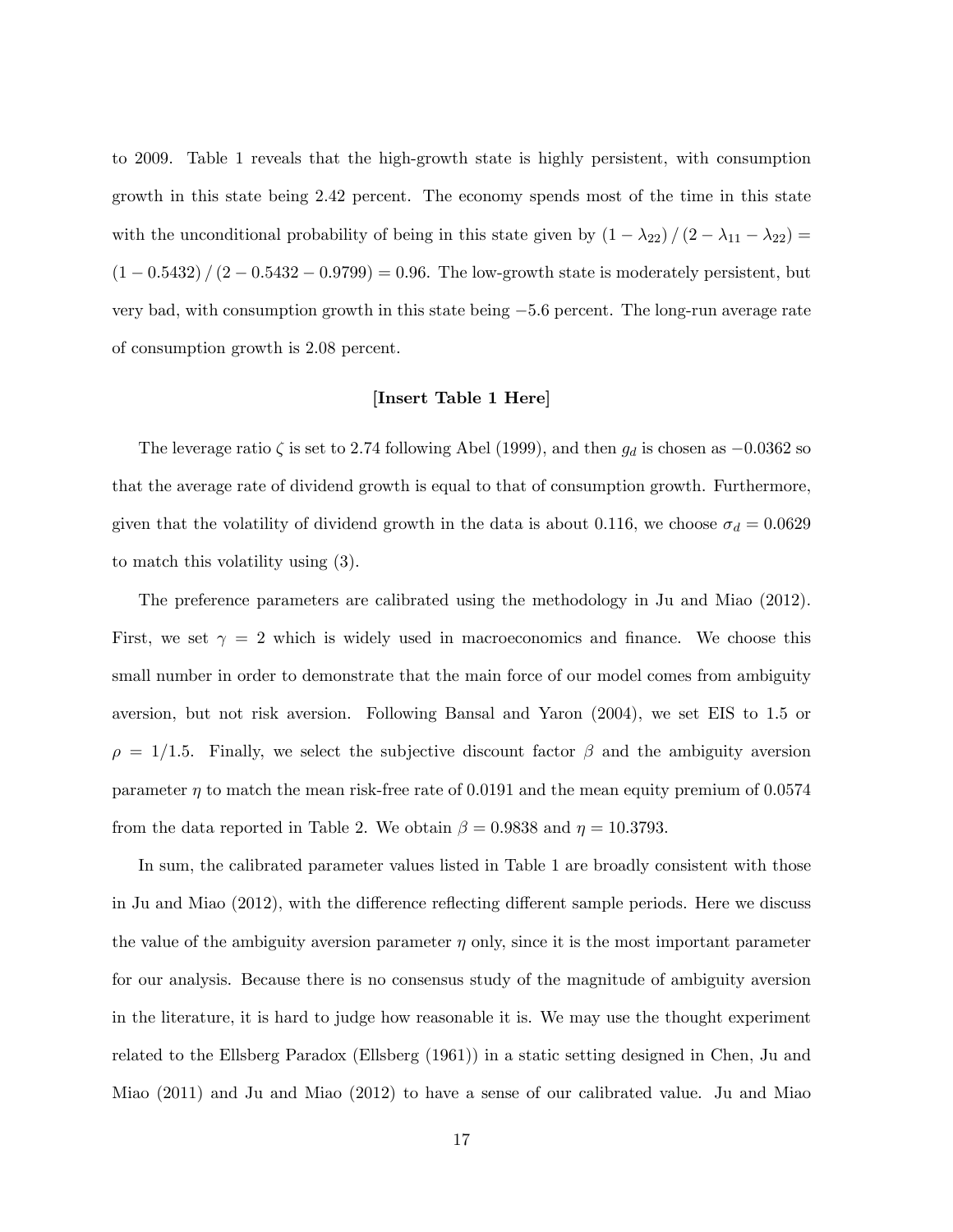(2012) show that their calibrated value  $\eta = 8.864$  implies that the ambiguity premium in the thought experiment is equal to 1.7 percent of the expected prize value when one sets  $\gamma = 2$  and the prize-wealth ratio of 1 percent. Similarly, we can compute that the ambiguity premium is equal to 2.08 percent of the expected prize for  $\eta = 10.379$ . Camerer (1999) reports that the ambiguity premium is typically in the order of 10-20 percent of the expected value of a bet in the Ellsberg-style experiments. Given this evidence, our calibrated ambiguity aversion parameter seems small and reasonable. It is consistent with the experimental Öndings, though they are not the basis for our calibration.

#### 5.2. Variance Premium and Equity Premium

To evaluate the performance of our model, we first examine model predictions of moments other than the mean risk-free rate and the mean equity premium. Table 2 shows that the model implied equity premium volatility is equal to 17:26 percent which is quite close to 18:80 percent in the data. As Shiller (1981) and Campbell (1999) point out, it is challenging for the standard rational model to explain the high equity volatility observed in the data, generating the so called equity volatility puzzle. By contrast, our model with ambiguity aversion can successfully match both the mean and volatility of equity premium. For comparison, when we shut down ambiguity aversion by setting  $\eta = \gamma = 2$  as in Model 2B, we obtain the model implied mean risk-free rate 2:86 percent, mean equity premium 0:93 percent, and equity volatility 12:91 percent, which are far away from the data. By adjusting the risk aversion parameter  $\gamma$  or the EIS parameter  $\rho$ , these numbers may change, but still one cannot obtain a reasonably good fit for all three moments. However, the performance of the Epstein-Zin model is much better than that of the time-additive CRRA model with  $\eta = \gamma = \rho = 2$ .

Table 2 shows that Model 2A and Model 2B yield very similar predictions. This means that introducing Bayesian learning into the models with time-additive expected utility or Epstein-Zin utility has a small quantitative impact, confirming the findings reported in Hansen (2007)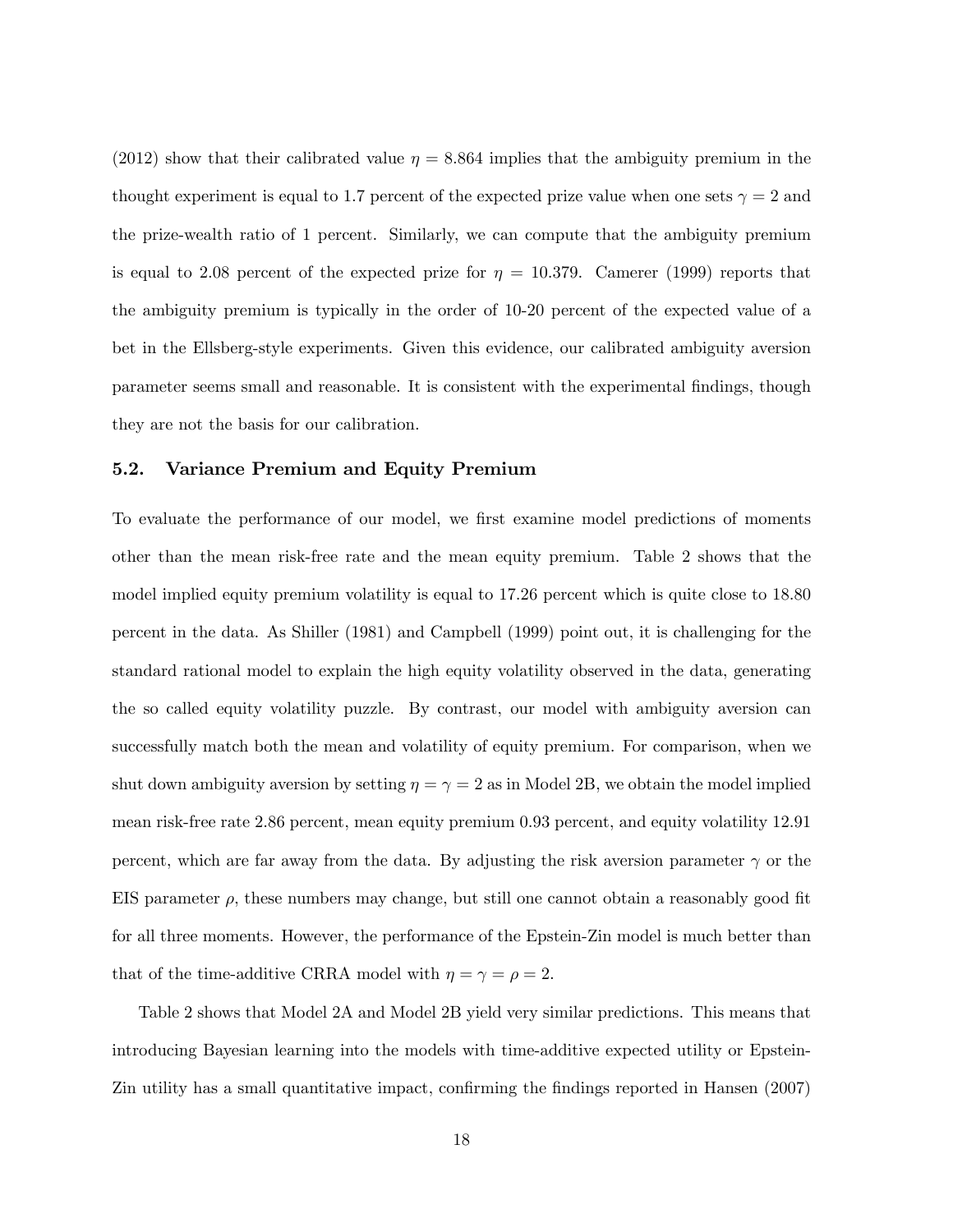and Ju and Miao (2012).

Table 2 also shows that our model generated volatility of the risk-free rate is lower than the data (0:0110 versus 0:0578). Campbell (1999) argues that the high volatility of the real risk-free rate in the century-long annual data could be due to large swings in inflation in the interwar period, particularly in 1919-21. Much of this volatility is probably due to unanticipated ináation and does not reflect the volatility in the ex ante real interest rate. Campbell (1999) reports that the annualized volatility of the real return on Treasury Bills is 0:018 using the US postwar quarterly data. Thus, we view our model generated low risk-free rate volatility as a success, rather than a shortcoming. By contrast, the widely used habit formation model (e.g., Jermann (1998) and Boldrin, Christiano and Fisher (2001)) typically predicts a too high volatility of the risk-free rate. To overcome this issue, Campbell and Cochrane (1999) calibrate their model by fixing a constant risk-free rate.

#### [Insert Table 2 Here.]

Turn to model predictions regarding variance premium. Table 2 shows that our full model implied mean variance premium is 8:51 (percentage squared, monthly basis), which is about 80 percent of the data, 10:80: By contrast, Models 1A and 1B with standard time-additive CRRA utility generate vary small values of the mean variance premium (0:0655 and 0:0997). Separating EIS from risk aversion as in Models 2A and 2B raises the mean variance premium to 0.3158 and 0.3150, respectively. These numbers are far below the data, explaining about 2.9 percent of the data.

Because the full model with ambiguity aversion nests Model 2B as a special case and Model 2B in turn nests Model 1B as a special case, the above numbers imply that risk aversion alone contributes about 1 percent to the model implied mean variance premium, separating EIS from risk aversion contributes about 3 percent, and the remaining 96 percent is attributed to ambiguity aversion.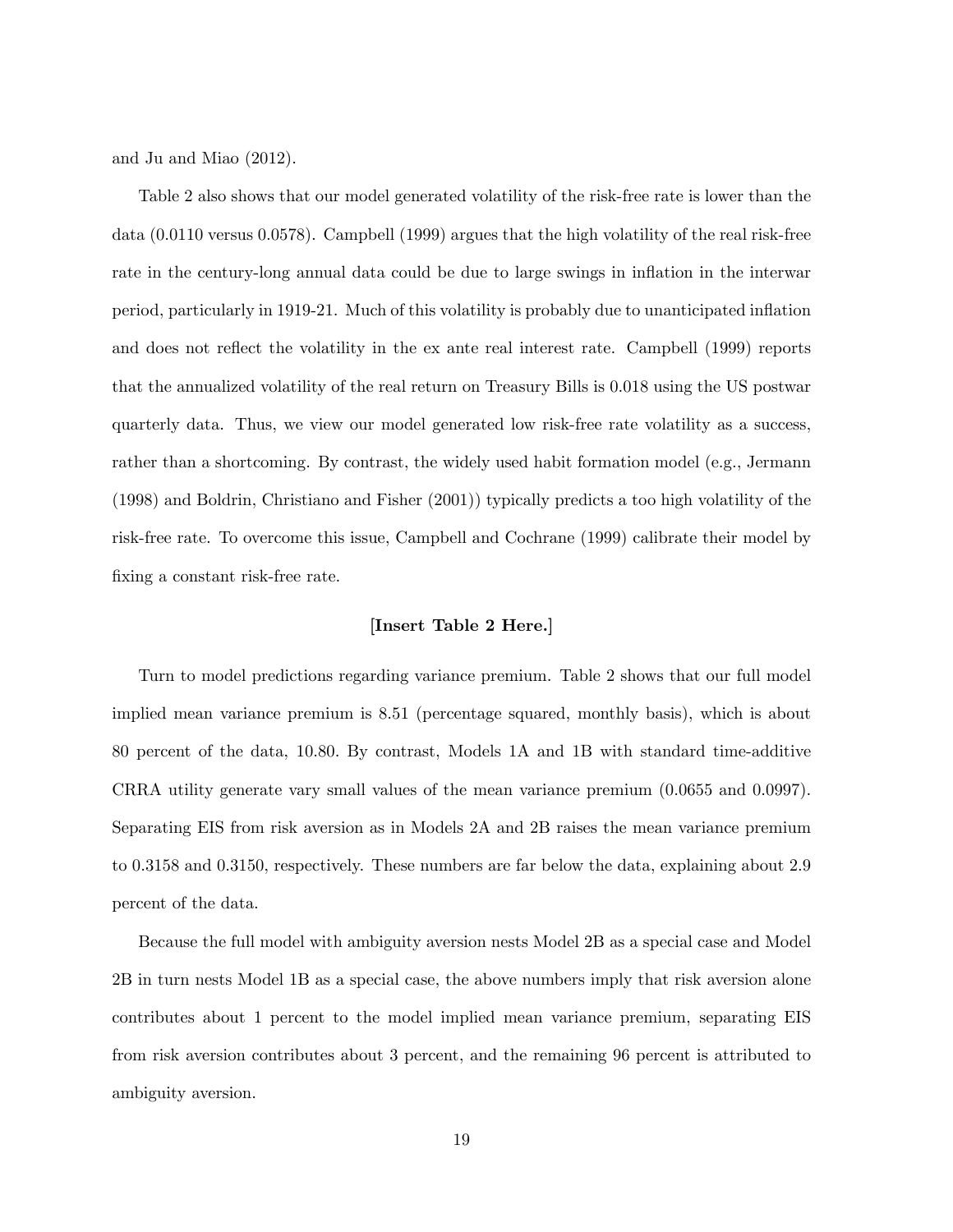#### [Insert Table 3 Here.]

To understand why our model with ambiguity aversion and learning can generate a large mean variance premium, we decompose variance premium in Table 3. As discussed in Section 4, the variance premium is determined by three factors and equal to the product of the first two factors plus the third factor. Separating risk aversion from EIS raises the first factor—belief distortions  $(\mu_t - \hat{\mu}_t)$ —from 0.006 in Model 1B to 0.008 in Model 2B. Separating ambiguity aversion from risk aversion raises the mean value of the first factor from 0.008 in Model 2B to 0:1105 in the full model, a remarkable 12 times increase.

Turn to the second factor, the stock variance differentials between recessions and booms  $(\mathbb{E}_t^2 \left[ \Sigma_{t+1} \right] - \mathbb{E}_t^1 \left[ \Sigma_{t+1} \right])$ . Separating risk aversion from EIS raises the mean value of this factor from 7:274 in Model 1B to 16:53 in Model 2B. Separating ambiguity aversion from risk aversion further raises it from  $16.53$  in Model 2B to  $61.486$  in the full model, generating a significant 3 times increase.

The mean value of the product of these two factors is equal to  $0.045$ ,  $0.156$  and 7.306 in Model 1B, Model 2B and the full model, respectively, and accounts for 0.4, 1.4, 67.6 percent of the mean variance premium in the data, respectively. This result shows that the full model with ambiguity aversion and learning raises the product in Model 1B by 161 times and in Model 2B by 46 times.

Table 3 reveals that the third covariance factor is quantitatively small. Its mean value is equal to 0:054; 0:159; and 1:205 in Model 1B, Model 2B and the full model, respectively, and accounts for 0.5, 1.5, 11.1 percent of the total mean variance premium in the data, respectively. Ambiguity aversion raises this factor in Model 1B by 21 times and in Model 2B by about 6 times.

[Insert Figures 2-3 Here.]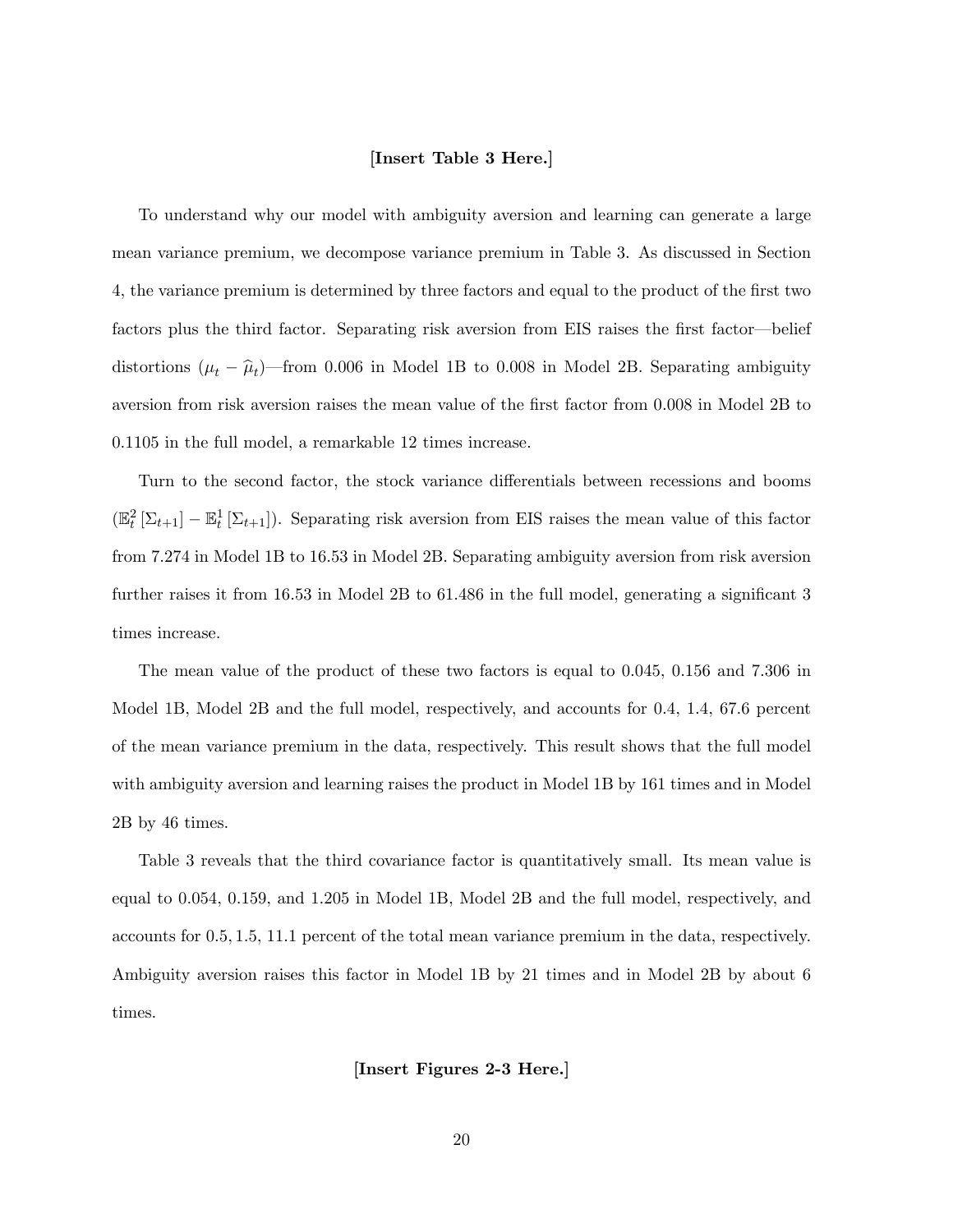To further understand the intuition, Figure 2 plots the conditional variance premium and the three factors in the variance premium decomposition as functions of the Bayesian beliefs about the high-growth state. This figure shows that all three factors are positive and humpshaped. Ambiguity aversion amplifies each factor significantly, generating large movements of conditional variance premium. The intuition behind this result has been discussed in Sections 1 and 4. One important property for this intuition to work is that the conditional stock return variance must be countercyclical. We now examine this issue below.

Figure 3 plots the price-dividend ratio and the conditional stock return variance as functions of the Bayesian beliefs about the high-growth state. This Ögure shows that the price-dividend ratio in Model 1B and Model 2B is almost linear. By contrast, it is strictly convex and shows a significant curvature in our full model with ambiguity aversion. In a continuous-time model with time-additive exponential utility similar to Model 1B, Veronesi (1999) proves theoretically that the price-dividend ratio is a convex function. This result implies that the agent overreacts to bad news in good times and underreacts to good news in bad times, generating large countercyclical movements of stock return volatility. In particular, the stock return variance is hump-shaped as illustrated in the top panel of Figure 3. Since the economy spends most time in the good state, the economy stays most of the time in the right arm of this panel. Our numerical results show that the countercyclical movements of stock variance are amplified remarkably by ambiguity aversion.

We now examine other statistics reported in Table 2. The standard deviation of variance premium in the data is 23:36; which is very large. Our model implied standard deviation is 7:53: Though it is still less than the data, it is about 20 times to 100 time as large as that in other models reported in Table 2. When using the data reported in Drechsler (2011), our model implied mean and standard deviation of variance premium are quite close to Drechsler's (2011) estimates, 10.55 and 8.47, respectively. Regarding autocorrelation coefficient, other models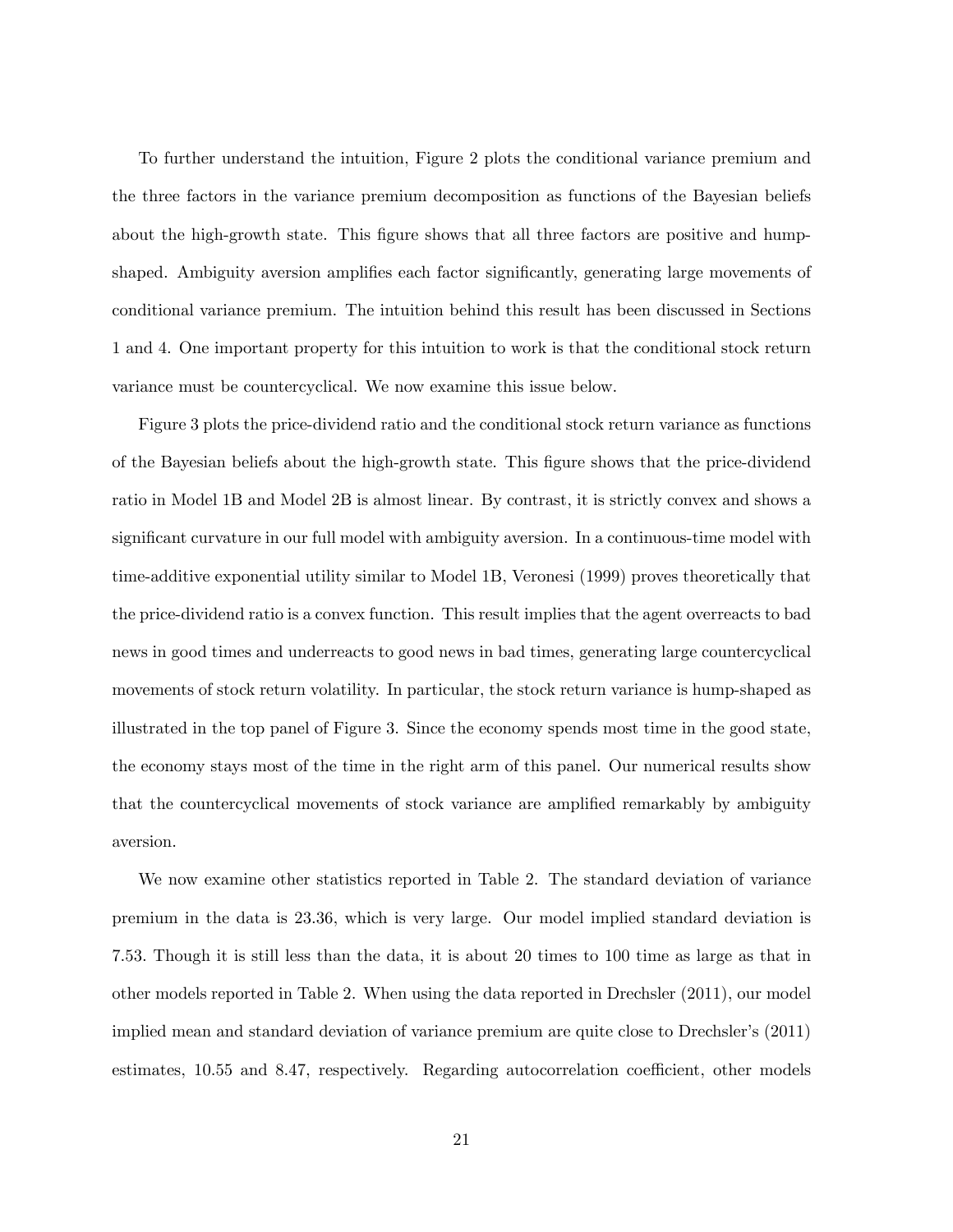listed in Table 2 deliver too high coefficients compared to the data. Our model gives a lower level, 0:3778, though it is still higher than the data 0:17 but lower than 0:67 as reported in Drechsler  $(2011)$ .

#### 5.3. Return Predictability

Recent empirical evidence has suggested that variance premium is a highly significant predictor for stock market return at short horizons especially one quarter, with a Newey-West t-statistics ranging from 2.86 to 3.53 and  $R^2$ 's from 6 to 8 percent, while the predictability completely disappears for longer horizons beyond one year (Bollerslev, Tauchen, and Zhou (2009), Drechsler and Yaron (2011), and Drechsler (2011)). On the other hand, traditional valuation ratios like price-dividend or price-earning ratios only have signiÖcant return predictability for horizons longer than one year, with  $R^2$ 's increasing from 5 to 14 percent over one-to-five year horizons (Drechsler and Yaron (2011)). More importantly, when variance premium and price-earning ratio are combined together, there is complementarity in that the joint regression  $R^2$  (16.76) percent) is higher than the sum of the two  $R^2$ 's of univariate regressions—6.82 and 6.55 percent (see, e.g., Bollerslev, Tauchen, and Zhou (2009)).

#### [Insert Table 4 Here.]

Motivated by these important empirical findings on return predictability, we report here our model implied values of regression  $R^2$ 's, slope coefficients, and t-statistics, at horizons of 1, 2, 3, and 5 years based on the benchmark calibration parameter settings. As can be seen from Table 4, both dividend yield and variance premium can predict return with highly significant t-statistics in univariate regressions. These results closely mimic the empirical regularity that both dividend yield (or P/E ratio) and variance premium are return predictors. It should be pointed out that since there is only one state variable  $\mu_t$  in our model, when dividend yield and variance premium are combined together, they crowd out each other as both become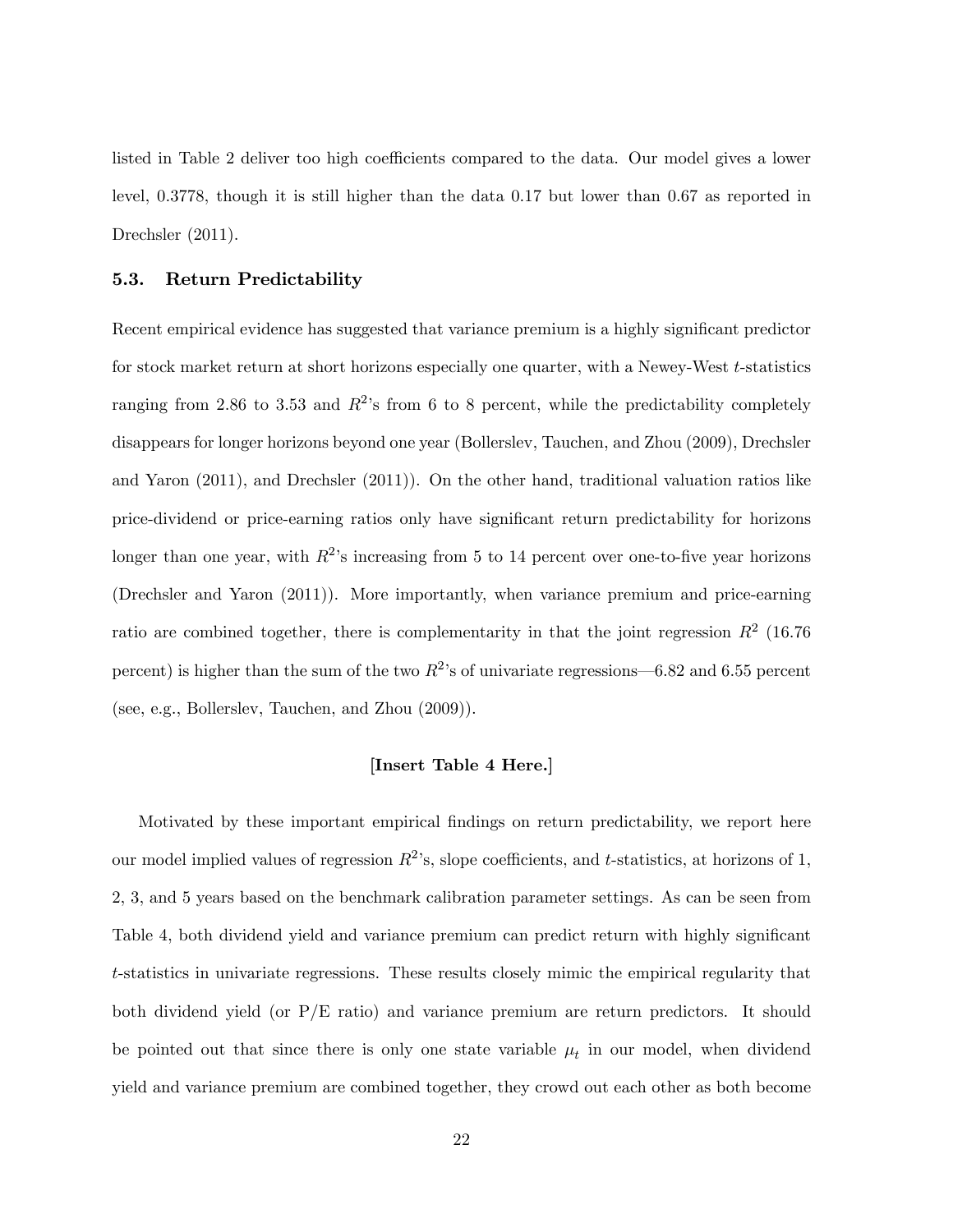insignificant. More state variable(s) need to be introduced into our model, to make both dividend yield and variance premium to be significant and complementary in joint regressions, as empirically reported by Bollerslev, Tauchen, and Zhou (2009) and Dreschler and Yaron  $(2011).$ 

We should mention that although our model cannot generate predictability pattern for joint regressions, our model performs much better than models without ambiguity aversion, e.g., Models 1B and 2B. We find that even in univariate regressions, neither dividend yield nor variance premium is a significant predictor for Models 1B and 2B.<sup>9</sup>

#### 5.4. Historical Variance Premium

To further elicit economic intuition on why and how variance premium changes with economic fundamental, we feed our calibrated models with historical consumption growth data from 1890 to 2009 from Robert Shiller's web site. As shown in Figure 4 top panel, the negative spikes of consumption growth over this long history capture the Great Depression (1929-1933), financial panics (1893-1894, 1907-1908), deep recessions (1914-1915, 1917-1918, 1925, 1937-1938), and U.S. initial engagement in World War II (1942). Also, the major belief switches or spikes, as shown in Figure 4 bottom panel, do reflect those severe down times, while minor belief deviations from 1 seem to capture all other mild economic recessions.

#### [Insert Figures 4 and 5 Here.]

We can see from Figure 5 that, in normal times of the past century, variance premium is at a low range of 5-8, while it shot up to 41 during the Great Depression, 40 and 34 during the Önancial panics of 1894 and 1908, around 31 during the 1925 depression, in the range 18-32 during deep recessions of 1914-1915 and 1917, and about 19 when U.S. joined the war in 1942. After the war, the highest level of variance premium ever reached is about 12, near the end of

<sup>&</sup>lt;sup>9</sup>These results are available upon request.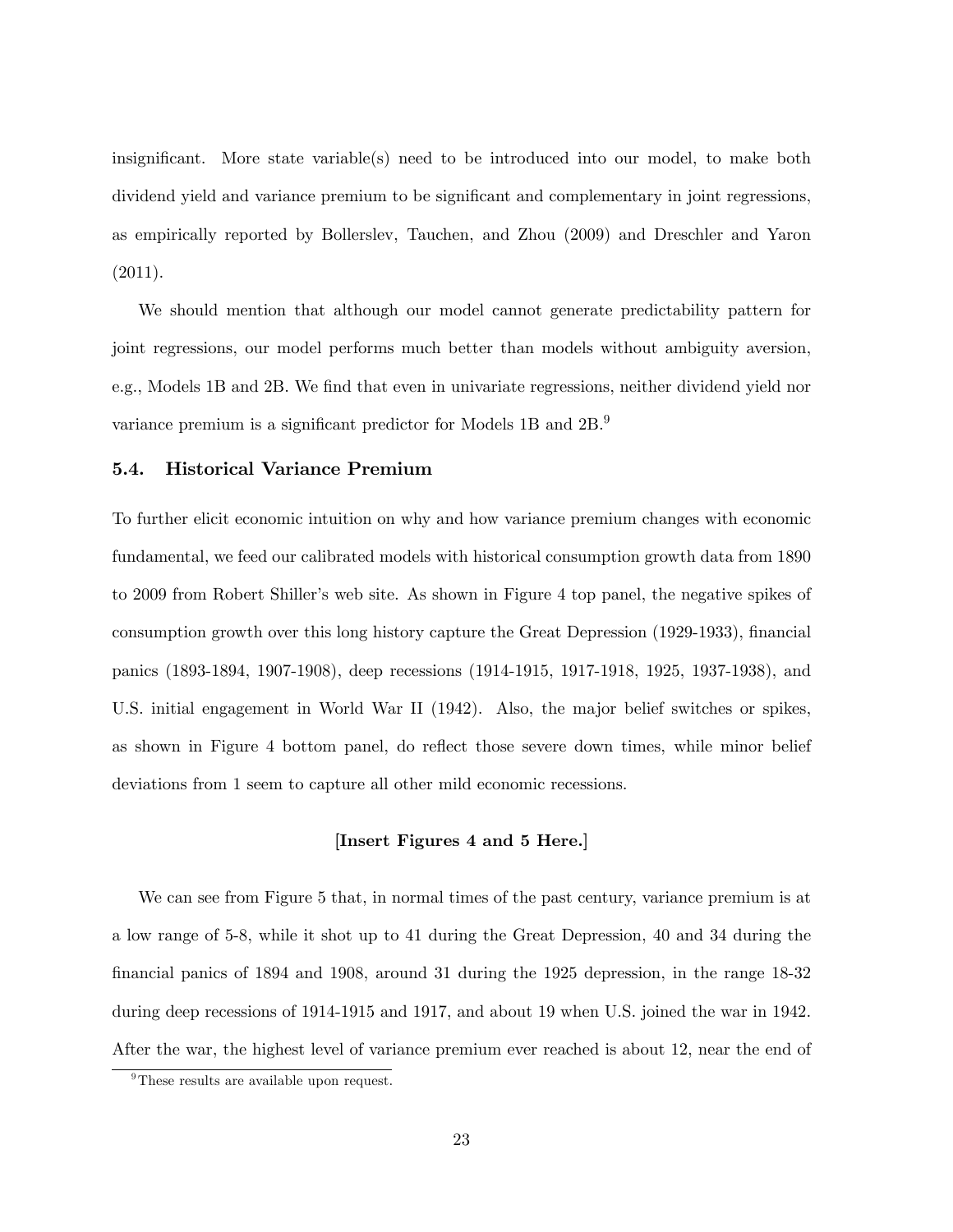2008-2009 global Önancial crisis, which is still dwarfed by the Great Depression and other prewar negative spikes. In essence, the model-implied range of historical variance premium of 5-41, is driven mostly by ambiguity aversion to the uncertain economic recessions and depressions.

#### [Insert Figure 6 Here.]

For comparison, as seen from Figure 6, the variance premium in Model 1B only has a range of 0.06 to 0.53, while the variance premium in Model 2B has a range of 0.19 to 2.1. In other words, historically speaking, risk components are only about 1 and 4 percents of the total variance premium, while ambiguity component is almost 95 percent of the total variance premium. Such a historical decomposition is largely in line with the earlier result from the model calibration exercise.

#### [Insert Figure 7 Here.]

The market variance premium is only available since 1990, when the Chicago Board Options Exchange (CBOE) started the new VIX index. Figure 7 compares our consumption-based model-implied variance premium with the observed one of the last 20 years. Our ambiguity aversion model suggests that variance premium is largely flat around 6, with a bump up around 8 during the 1991 recession and a rise to 12 in 2009. The observed variance premium hovered around a high of 19 in early 1990s and shot up to 18 in 2008. However, the elevated variance premium level of 10-25 from 1997 to 2003 cannot be justified by our consumption-based ambiguity aversion model. Or, perhaps, there is nothing to be afraid of fundamentally during the period of 1997-2003.

Our reconstruction of a historical index of variance premium over the past one hundred years (1890-1990), when market variance premium is not observable, is also of interest for other empirical asset pricing exercises.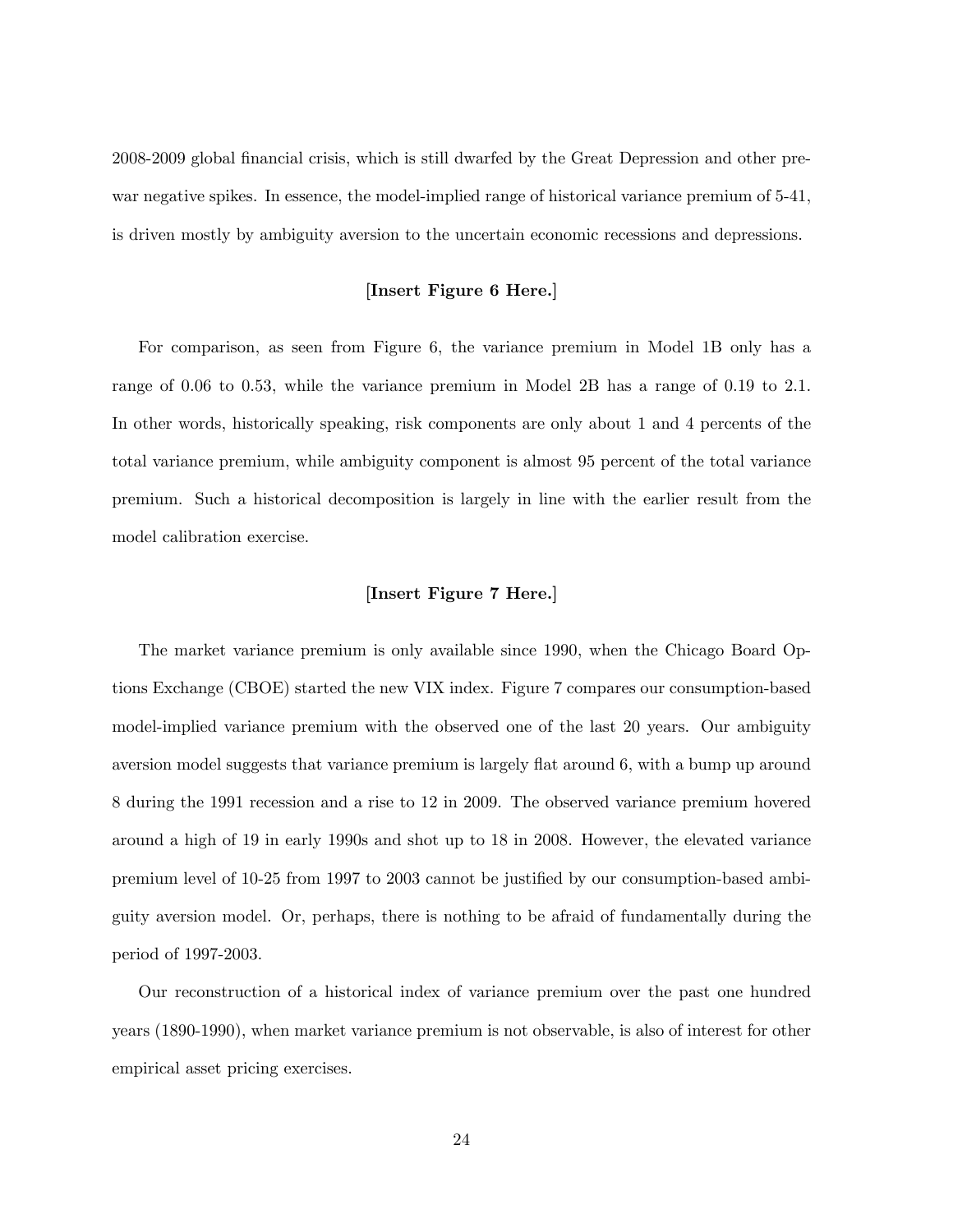### 6. Conclusion

This paper provides an ambiguity-based interpretation of variance premium—the difference between risk-neutral and objective expectations of market return variance. To the first order, variance premium is a compounding effect of both belief distortion regarding unknown regimes and market variance differentials between regimes. The belief distortion represents the difference between Bayesian posterior belief and its uncertainty-adjusted belief. Based on our calibration, its mean value is very small under the standard time-additive CRRA utility. Separating intertemporal substitution from risk aversion as in the Epstein-Zin preference raises the mean belief distortion by about 30 percent. Further separating ambiguity aversion from risk aversion as in Hayashi and Miao (2011) and Ju and Miao (2012) raises the mean belief distortion by about 12 times. The mean market variance differentials between recession and boom regimes in the model with Epstein-Zin utility are more than two times as large as those in the model with time-additive CRRA utility. Introducing ambiguity aversion into Epstein-Zin utility further raises the mean market variance differentials by about 3 times. Overall, ambiguity aversion contributes about 96 percent of the model implied mean variance premium.

We show that our calibrated model with ambiguity aversion can generate a mean variance premium of 8:51 (percentage squared, monthly basis), which is about 80 percent of the empirical estimate of 10:80. In contrast, models only featuring risk aversion or risk aversion and intertemporal substitution can only produce variance premiums of 0:0997 and 0:3150. Our model can simultaneously explain the equity premium, equity volatility, and risk-free rate puzzles. We also show that in univariate regressions, either dividend yield or variance premium is a significant predictor for excess stock returns. However, in joint regressions, these two predictors crowd out each other, reflecting the fact that only one state variable drives return dynamics. This is the main limitation of our model, which is left for future research.

Model implied variance premium series using the consumption growth data from 1890 to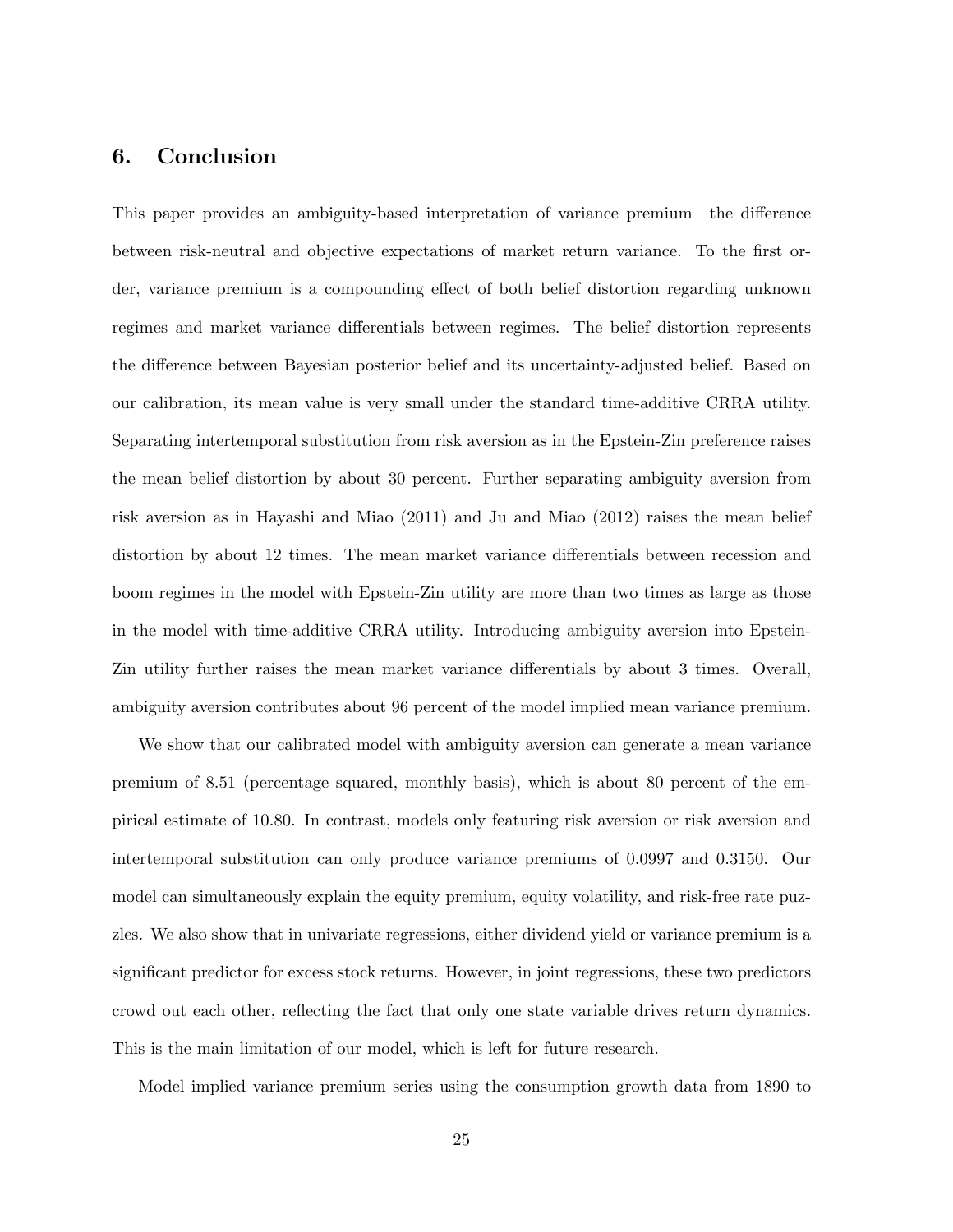2009 reveals that the major spikes in variance premium mainly capture severe down times like the Great Depression, financial panics, deep recessions, and World War II engagement. After the war, the highest variance premium is reached in 2009, during the peak of global financial crisis.

In sharp contrast with the existing economic models that generate realistic variance premium by relying on either stochastic volatility-of-volatility in consumption or joint jumps in volatility and consumption, our model features a constant consumption growth variance and a regimeshift in consumption growth. Almost all the action comes from the agent's ambiguous belief about the unknown economic regimes and agent's aversion to such an ambiguity. Our model endogenously generates time-varying stock market variance and time-varying variance premium, which is predominantly driven by agent's fear of uncertain economic downside shifts.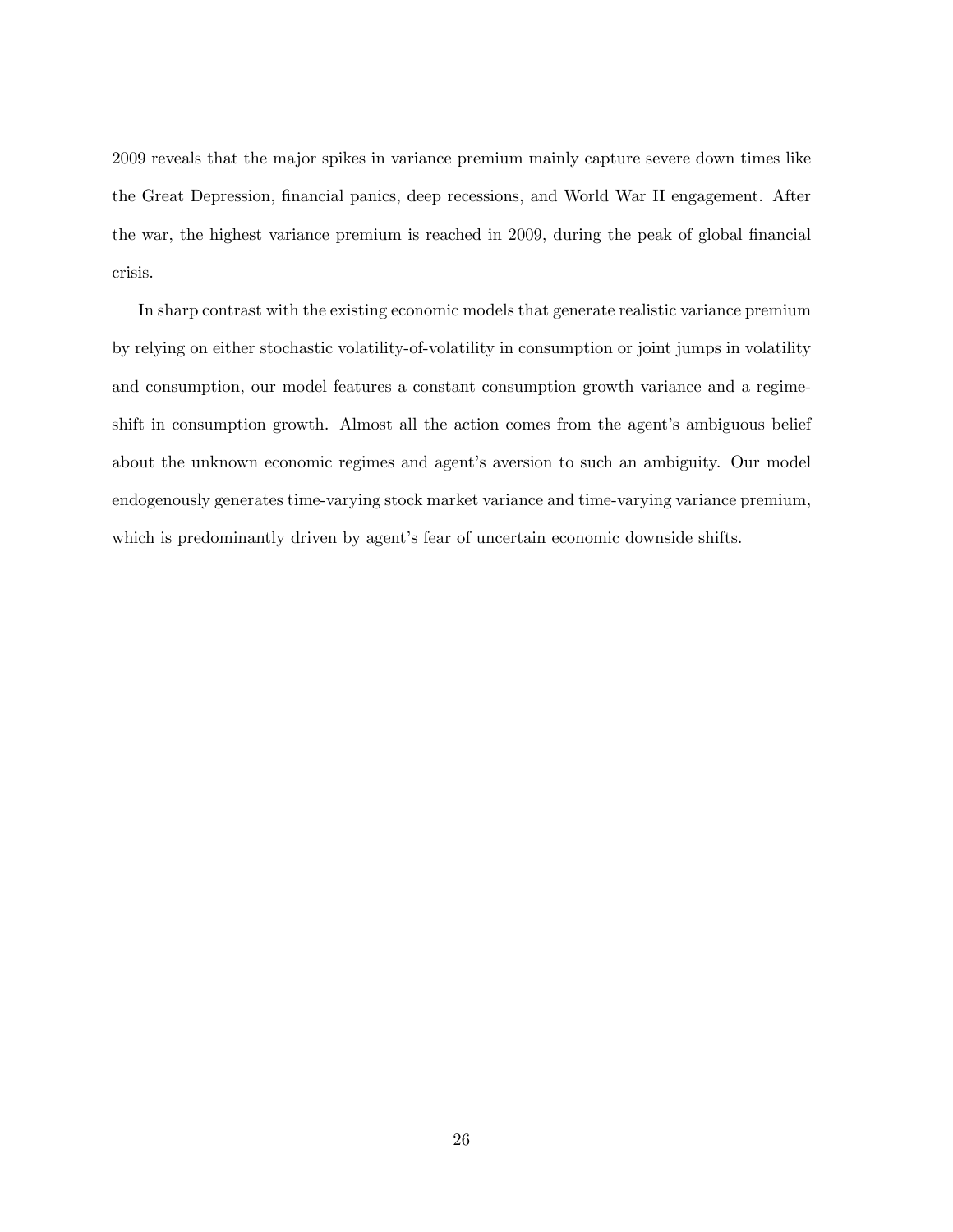# References

- Abel, Andrew B. (1999), "Risk Premia and Term Premia in General Equilibrium," Journal of Monetary Economics, vol.  $43, 3-33$ .
- Bansal, Ravi and Amir Yaron (2004), "Risks for the Long Run: A Potential Resolution of Asset Pricing Puzzles," Journal of Finance, vol. 59, 1481-1509.
- Boldrin, Michele, Lawrence J. Christiano, and Jonas D. M. Fisher, 2001, Habit Persistence, Asset Returns and the Business Cycle, American Economic Review 91, 149-166.
- Bollerslev, Tim, James Marrone, Lai Xu, and Hao Zhou (2011), "Stock Return Predictability and Variance Risk Premia: Statistical Inference and International Evidence," Working Paper.
- Bollerslev, Tim, Natalia Sizova, and George Tauchen (2011), "Volatility in Equilibrium: Asymmetries and Dynamics Dependencies," Review of Finance, forthcoming.
- Bollerslev, Tim, George Tauchen, and Hao Zhou (2009), "Expected Stock Returns and Variance Risk Premia," Review of Financial Studies, vol. 22, 4463-4492.
- Bollerslev, Tim and Hao Zhou (2007), "Expected Stock Returns and Variance Risk Premia," Finance and Economics Discussion Series 2007-11 , Federal Reserve Board.
- Buraschi, Andrea, Fabio Trojani, and Andrea Vedolin (2009), "The Joint Behavior of Credit Spreads, Stock Options and Equity Returns When Investors Disagree," Imperial College London Working Paper.
- Camerer, Colin F. (1999): Ambiguity-Aversion and Non-Additive Probability: Experimental Evidence, Models and Applications, Uncertain Decisions: Bridging Theory and Experiments, ed. by L. Luini, pp. 53-80. Kluwer Academic Publishers.
- Campbell, John Y. (1999), "Asset Prices, Consumption and the Business Cycle," in "Handbook of Macroeconomics,î(edited by Taylor, John B. and Michael Woodford), vol. 1, Elsevier Science, North-Holland, Amsterdam.
- Campbell, John Y., and John H. Cochrane  $(1999)$ , "By Force of Habit: A Consumption-Based Explanation of Aggregate Stock Market Behavior," Journal of Political Economy 107, 205-251.
- Campbell, John Y. and Robert J. Shiller (1988), "Stock Prices, Earnings, and Expected Dividends," Journal of Finance, vol. 43, 661–676.
- Carr, Peter and Liuren Wu (2009), "Variance Risk Premiums," Review of Financial Studies, vol. 22,  $1311-1341$ .
- Cecchetti, Stephen G., Pok-Sang Lam, and Nelson C. Mark (2000), "Asset Pricing with Distorted Beliefs: Are Equity Returns Too Good to Be True?" American Economic Review, vol. 90, 787–805.
- Chen, Hui, Nengjiu Ju, and Jianjun Miao (2009), "Dynamic Asset Allocation with Ambiguous Return Predictability," working paper, Boston University.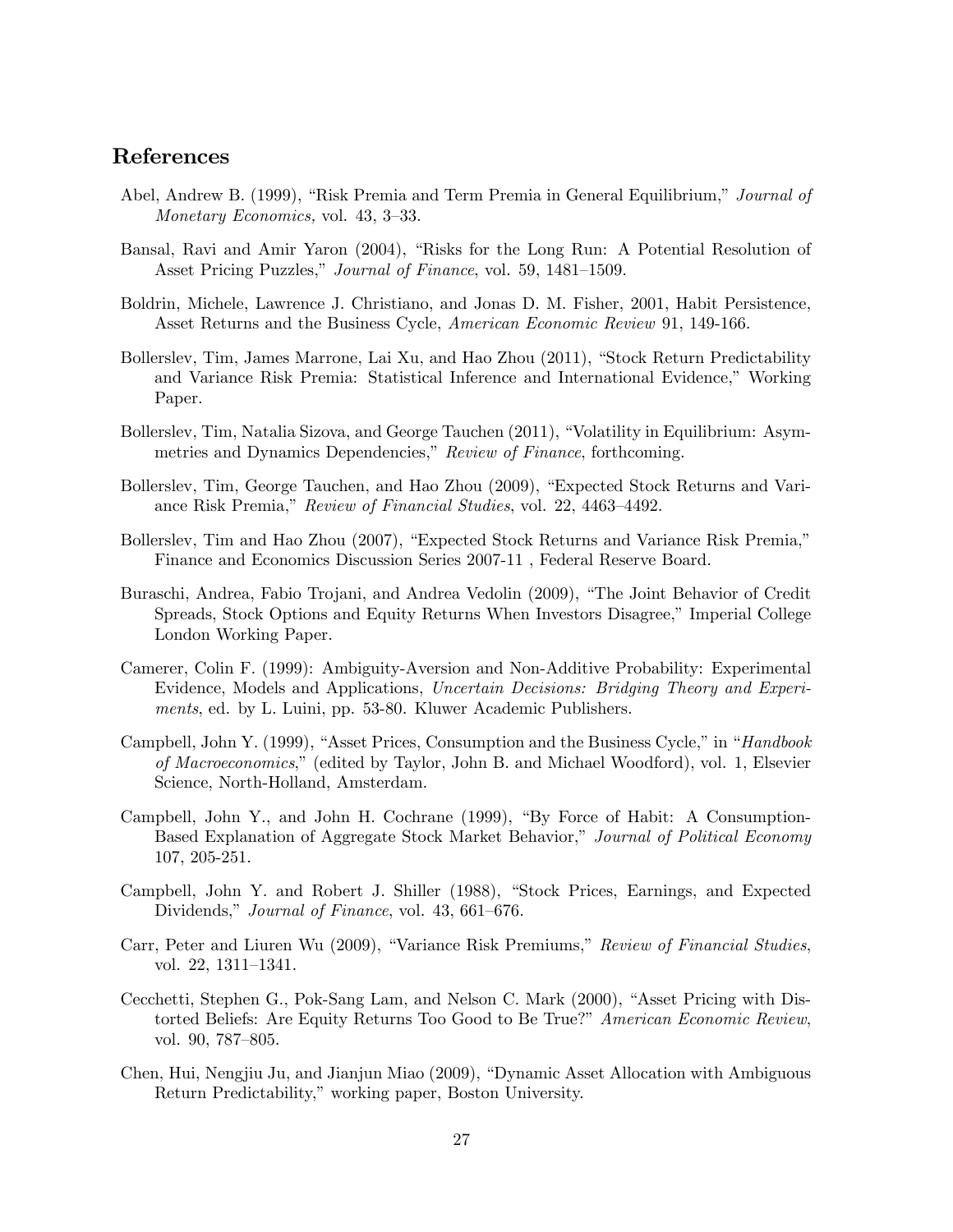- Chen, Zengjing and Larry G. Epstein (2002): Ambiguity, Risk and Asset Returns in Continuous Time, Econometrica 4, 1403-1445.
- Collard, Fabrice, Sujoy Mukerji, Kevin Sheppard, and J.-Marc Tallon (2009): Ambiguity and Historical Equity Premium, working paper, Oxford University.
- Drechsler, Itamar (2011), "Uncertainty, Time-Varying Fear, and Asset Prices," Journal of Finance, forthcoming.
- Drechsler, Itamar and Amir Yaron (2011), "What's Vol Got to Do With It," Review of Financial Studies, vol. 24,  $1-45$ .
- Epstein, Larry G. and Jianjun Miao (2003), "A Two-Person Dynamic Equilibrium under Ambiguity," Journal of Economic Dynamics and Control 27, 1253-1288.
- Epstein, Larry G. and Tan Wang (1994), "Intertemporal Asset Pricing under Knightian Uncertainty," Econometrica 62, 283-322.
- Epstein, Larry G. and Stanley E. Zin (1989), "Substitution, Risk Aversion, and the Temporal Behavior of Consumption and Asset Returns: A Theoretical Framework," Econometrica, vol. 57, 937–969.
- Ergin, Haluk and Faruk Gul (2009), "A Theory of Subjective Compound Lotteries," Journal of Economic Theory, vol.  $144, 899-929$ .
- Fama, Eugene F. and Kenneth R. French (1988), "Dividend Yields and Expected Stock Returns," Journal of Financial Economics, vol. 22, 3-25.
- Gilboa, Itzhak and David Schmeidler (1989), "Maxmin Expected Utility with Non-unique Priors," Journal of Mathematical Economics 18, 141-153.
- Hamilton, James D. (1989), "A New Approach to the Economic Analysis of Nonstationary Time Series and the Business Cycle," *Econometrica* 57, 357-384.
- Hansen, Lars Peter (2007), "Beliefs, Doubts and Learning: Valuing Macroeconomic Risk," American Economic Review, vol. 97, 1-30.
- Hansen, Lars P. and Thomas J. Sargent (2010), "Fragile Beliefs and the Price of Uncertainty," Quantitative Economics 1, 129-162.
- Hansen, Lars P. and Thomas J. Sargent (2008), Robustness, Princeton University Press, Princeton and Oxford.
- Hayashi, Takashi and Jianjun Miao (2011), "Intertemporal Substitution and Recursive Smooth Ambiguity Preferences," Theoretical Economics 6, 423-472.
- Jermann, Urban (1998), "Asset Pricing in Production Economies" Journal of Monetary Economics 41, 257-275.
- Ju, Nengjiu and Jianjun Miao (2012), "Ambiguity, Learning, and Asset Returns," *Economet*rica 80, 559-591.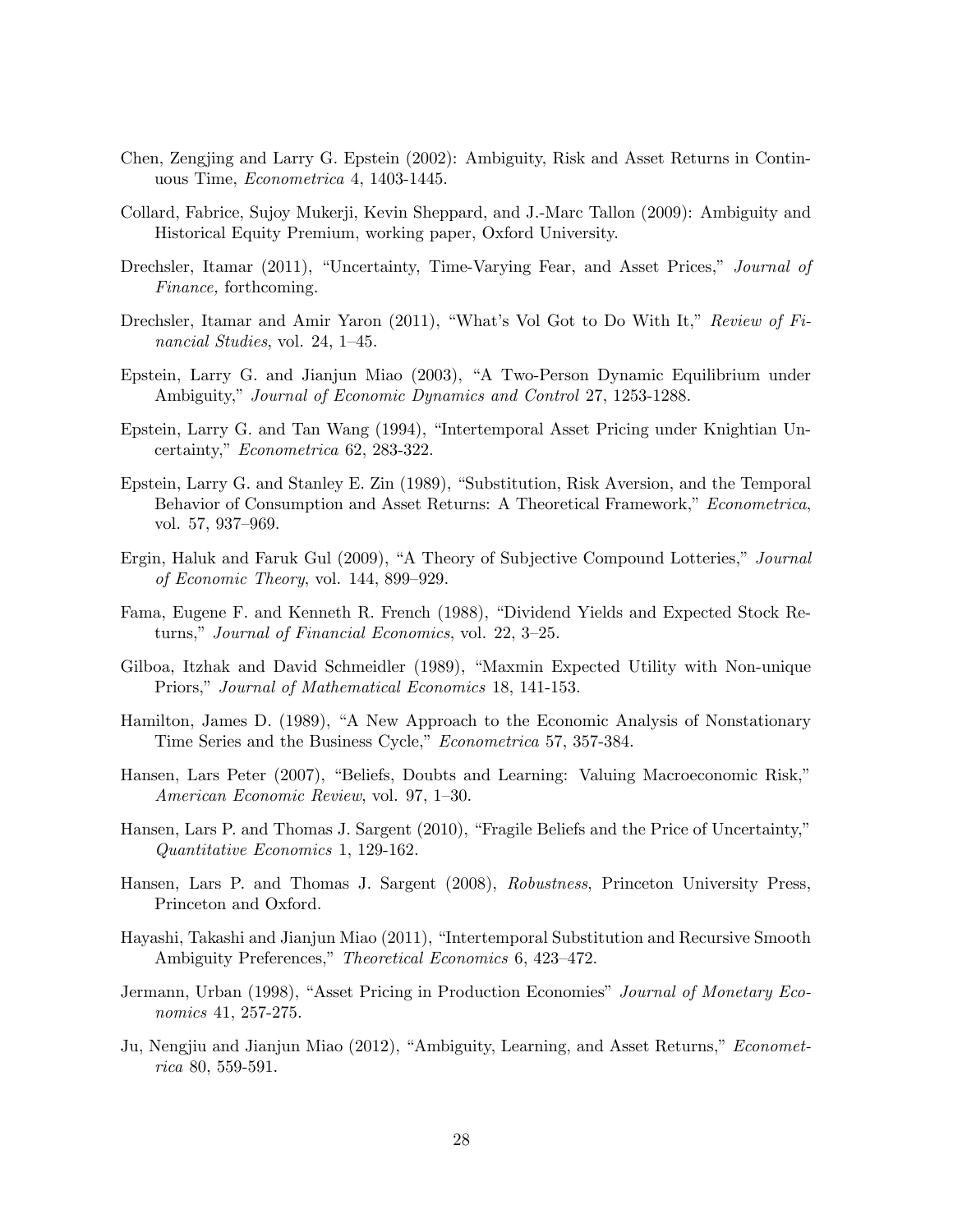- Klibanoff, Peter, Massimo Marinacci, and Sujoy Mukerji (2005), "A Smooth Model of Decision Making under Ambiguity," Econometrica 73, 1849-1892.
- Klibanoff, Peter, Massimo Marinacci, and Sujoy Mukerji (2009), "Recursive Smooth Ambiguity Preferences," Journal of Economic Theory 144, 930-976.
- Liu, Jun, Jun Pan, and Tan Wang (2005), "An Equilibrium Model of Rare Event Premia and Its Implication for Option Smirks," Review of Financial Studies 18, 131-164.
- Londono, Juan-Miguel (2010), "The Variance Risk Premium around the World," Working Paper, Tilburg University Department of Finance, The Netherlands.
- Mehra, Rajnish and Edward C. Prescott (1985), "The Equity Premium: A Puzzle," Journal of Monetary Economics, vol. 15,  $145-161$ .
- Mueller, Philippe, Andrea Vedolin, and Hao Zhou (2011), "Short-Run Bond Risk Premia," Working Paper, Federal Reserve Board.
- Segal, Uzi (1990), "Two-Stage Lotteries Without the Reduction Axiom," Econometrica, vol. 58, 349–377.
- Seo, Kyoungwon (2009), "Ambiguity and Second-Order Belief," *Econometrica*, vol. 77, 1575– 1605.
- Shiller, Robert J. (1981), "Do Stock Prices Move too Much to be Justified by Subsequent Changes in Dividends?" American Economic Review 71, 421-436.
- Todorov, Viktor (2010), "Variance Risk Premium Dynamics: The Role of Jumps," Review of Financial Studies 23, 345-383.
- Veronesi, Pietro (1999), "Stock Market Overreaction to Bad News in Good Times: A Rational Expectations Equilibrium Model," Review of Financial Studies 12, 975-1007.
- Wang, Hao, Hao Zhou, and Yi Zhou (2011), "Credit Default Swap Spreads and Variance Risk Premia," Working Paper, Federal Reserve Board.
- Zhou, Guofu and Yingzi Zhu (2011), "A Long-Run Risks Model with Long- and Short-Run Volatilities: Explaining Predictability and Volatility Risk Premium," Working Paper, Olin School of Business, Washington University.
- Zhou, Hao (2010), "Variance Risk Premia, Asset Predictability Puzzles, and Macroeconomic Uncertainty," Working Paper, Federal Reserve Board.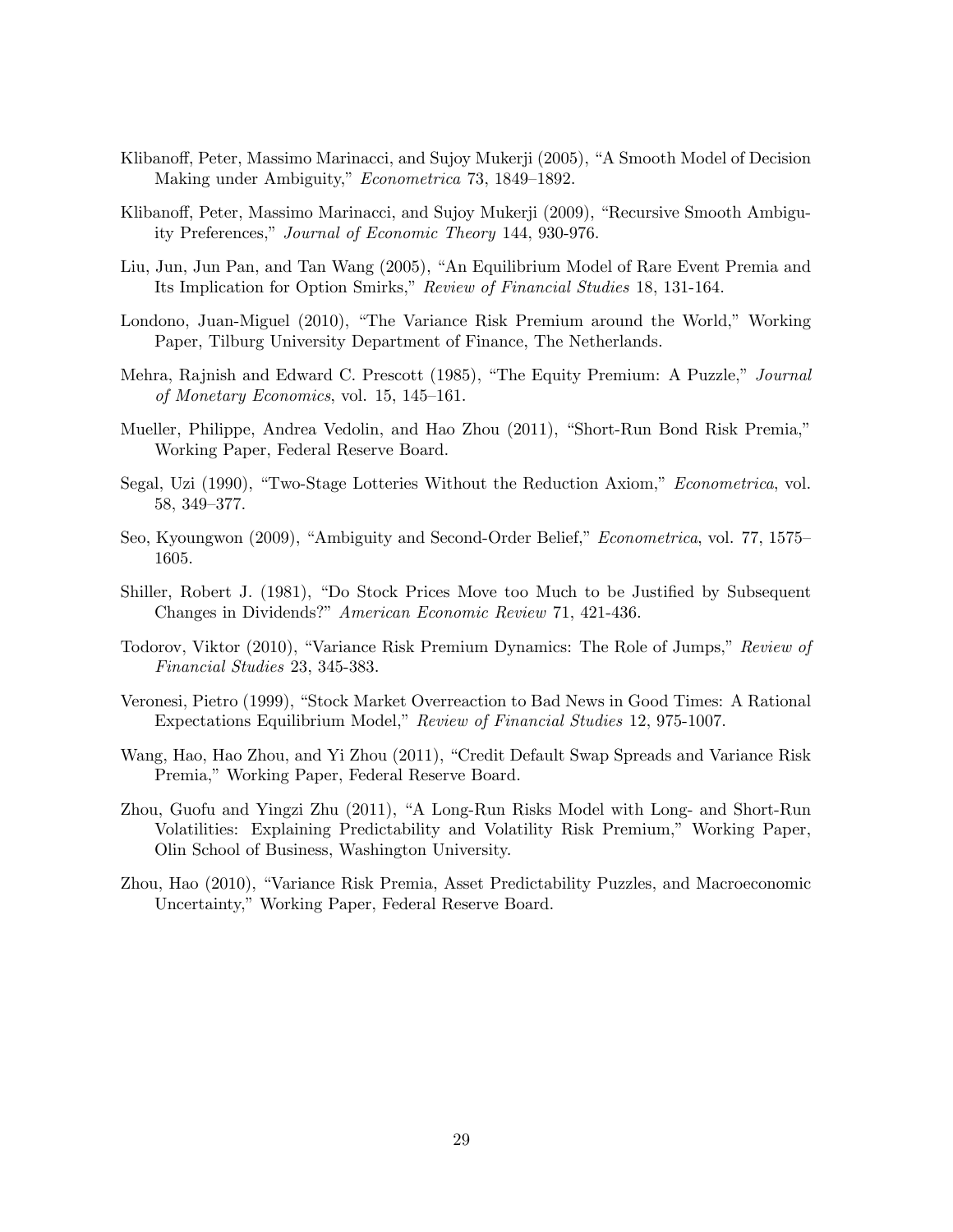### Table 1 Parameter Values

The parameters  $(\lambda_{11}, \lambda_{22}, \kappa_1, \kappa_2, \sigma)$  are estimated by the maximum likelihood method using the annual per capita US consumption data covering the period 1890-2009. The other parameter values are calibrated at the annual frequency.

| Parameter                                 | Value                   |
|-------------------------------------------|-------------------------|
| Risk aversion                             | $\gamma=2$              |
| Elasticity of intertemporal substitution  | $1/\rho = 1.5$          |
| Ambiguity aversion                        | $\eta = 10.379$         |
| Discount factor                           | $\beta = 0.9838$        |
| Expected consumption growth in booms      | $\kappa_1 = 0.0242$     |
| Expected consumption growth in recessions | $\kappa_2 = -0.0560$    |
| Volatility of consumption growth          | $\sigma = 0.0317$       |
| Transition probabilities                  | $\lambda_{11} = 0.9799$ |
|                                           | $\lambda_{22} = 0.5432$ |
| Expected dividend growth                  | $g_d = -0.0362$         |
| Leverage ratio                            | $\zeta = 2.74$          |
| Volatility of dividend growth             | $\sigma_d = 0.0629$     |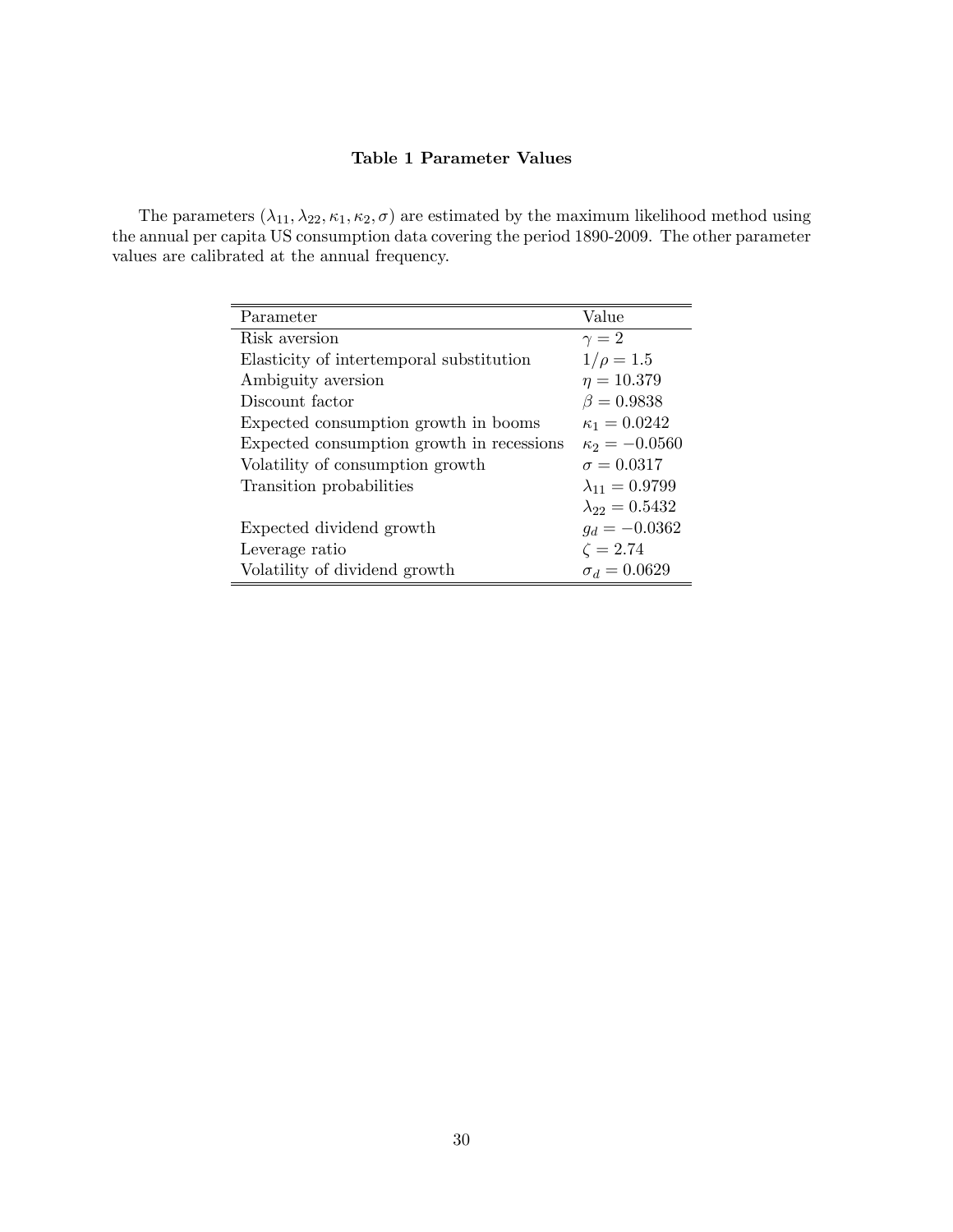#### Table 2 Equity Premium and Variance Premium

This table reports various moments of the equity premium, the risk-free rate, and the variance premium in the data and predicted by various models. The numbers in the column labeled "Drechsler" are taken from Table I of Drechsler (2011). Note that the average and standard deviation of variance premium are converted to monthly values by multiplying  $10<sup>4</sup>/12$ .  $R_f$ : mean risk-free rate;  $\sigma(R_f)$ : volatility of the risk-free rate;  $\mu_{eq}$ : mean equity premium;  $\sigma\left(\mu_{eq}\right)$  : equity premium volatility;  $VP$  : mean variance premium;  $\sigma\left(\overline{V}P\right)$  : volatility of variance premium;  $AC(1)$ : first-order autocorrelation of variance premium.

|                         | Data   | Drechsler | Model 1A | Model 1B | Model 2A | Model 2B | Full Model |
|-------------------------|--------|-----------|----------|----------|----------|----------|------------|
| $R_f$                   | 0.0191 |           | 0.0572   | 0.0572   | 0.0286   | 0.0286   | 0.0191     |
| $\sigma(R_f)$           | 0.0578 |           | 0.0179   | 0.0139   | 0.0067   | 0.0053   | 0.0110     |
| $\mu_{eq}$              | 0.0574 |           | 0.0073   | 0.0074   | 0.0091   | 0.0093   | 0.0575     |
| $\sigma$ ( $\mu_{eq}$ ) | 0.1880 |           | 0.1232   | 0.1240   | 0.1290   | 0.1291   | 0.1726     |
|                         |        |           |          |          |          |          |            |
| VP                      | 10.80  | 10.55     | 0.0655   | 0.0997   | 0.3158   | 0.3150   | 8.5136     |
| $\sigma(VP)$            | 23.36  | 8.47      | 0.0957   | 0.0913   | 0.4370   | 0.3581   | 7.5323     |
| AC(1)                   | 0.17   | 0.61      | 0.5163   | 0.4682   | 0.5163   | 0.4750   | 0.3778     |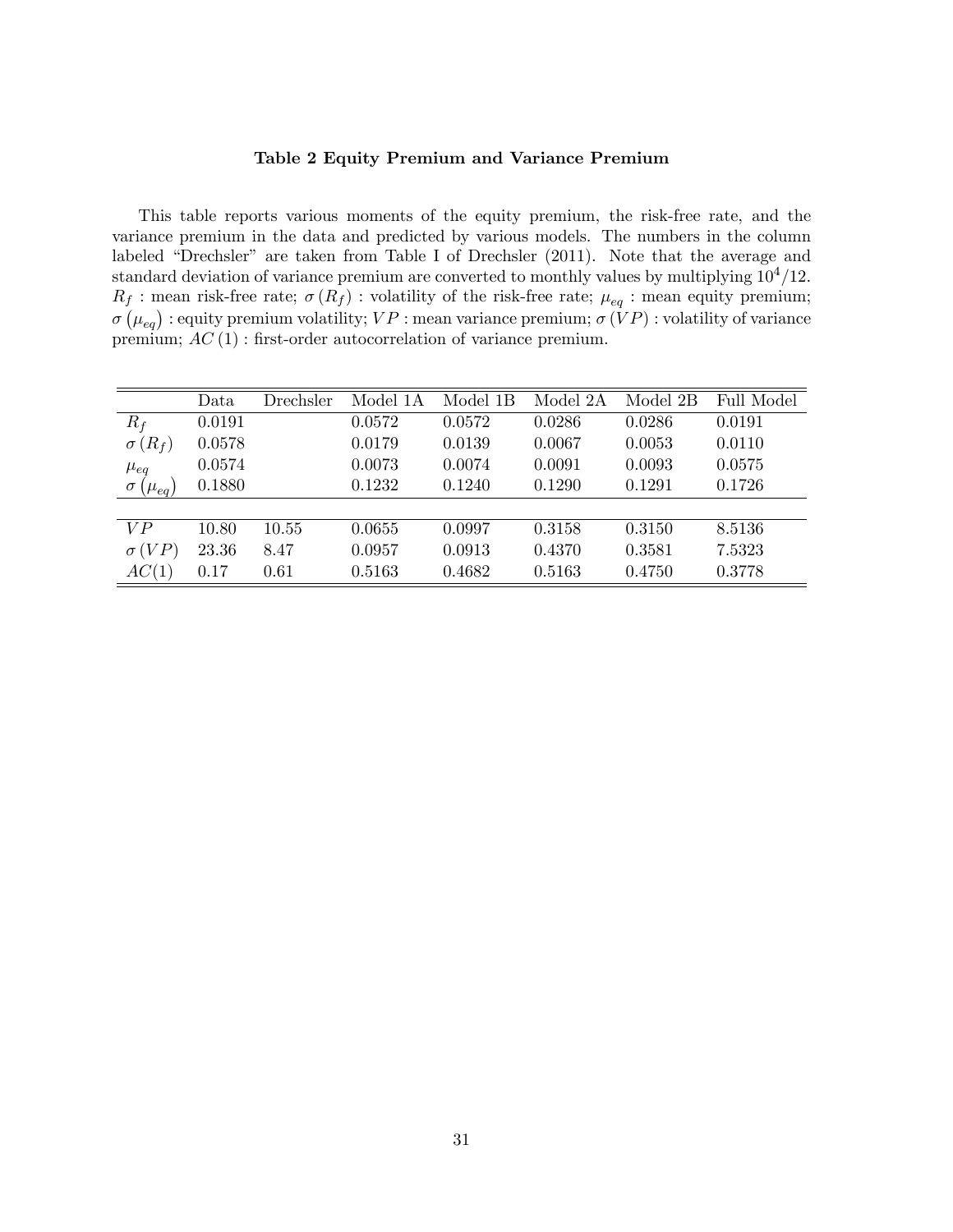#### Table 3 Variance Premium Decomposition

This table reports the decomposition of the mean variance premium for Model 1B, Model 2B and our full model as in Section 3. In the table,  $F1 \equiv \mu_t - \hat{\mu}_t$ ,  $F2 \equiv \mathbb{E}_t^2 [\Sigma_{t+1}] - \mathbb{E}_t^1 [\Sigma_{t+1}]$ , and  $F3 \equiv \hat{\mu}_t \frac{Cov_t^1[\Sigma_{t+1}, M_{t+1}]}{\mathbb{E}_t^1[M_{t+1}]}$  $\frac{\mathbb{E}[ \Sigma_{t+1}, M_{t+1}]}{\mathbb{E}[ [M_{t+1}]} + (1 - \widehat{\mu}_t) \frac{Cov_t^2[\Sigma_{t+1}, M_{t+1}]}{\mathbb{E}[ [M_{t+1}]}$  $\frac{t^{[2t+1,Mt+1]}}{E_t^{2}[M_{t+1}]}$ . The mean variance premium  $VP =$  $\mathbb{E}[F1 \times F2] + \mathbb{E}[F3]$ . Note that the unconditional averages of these terms are reported.

|                            | Model 1B | Model 2B | Full Model |
|----------------------------|----------|----------|------------|
| $\mathbb{E}[F1]$           | 0.006    | 0.008    | 0.1105     |
| E[F2]                      | 7.274    | 16.53    | 61.486     |
| $\mathbb{E}[F1 \times F2]$ | 0.045    | 0.156    | 7.306      |
| $\mathbb{E}[F3]$           | 0.054    | 0.159    | 1.205      |
| V P                        | 0.099    | 0.315    | 8.513      |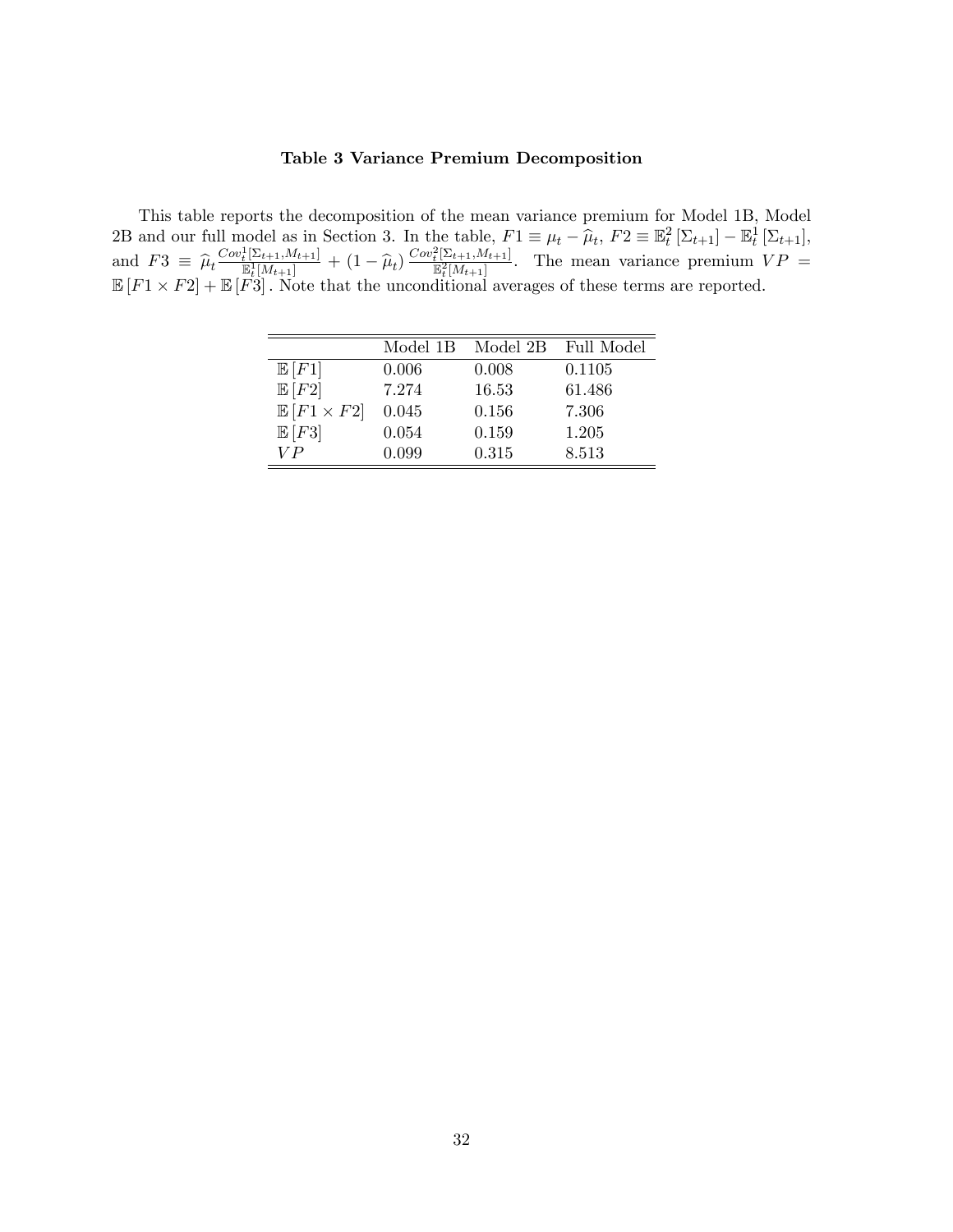#### Table 4 Predictability of Excess Returns

This table reports the results of three sets of predictive regressions using model simulated data. The slopes and  $R^2$ 's are obtained from an OLS regression of the excess returns on the corresponding predictor variable(s) at various horizons (i.e., 1, 2, 3, and 5 years). The reported numbers are the mean values of 10000 Monte Carlo simulations, each consisting of 120 data points. Reported t-statistics are Newey-West (HAC) corrected.

|                | Dividend Yield |              |              | Variance Premium |       |
|----------------|----------------|--------------|--------------|------------------|-------|
| Horizon        | <b>Slope</b>   | t-statistics | <b>Slope</b> | t-statistics     | $R^2$ |
| 1              | 0.82           | 2.64         |              |                  | 0.12  |
| $\overline{2}$ | 1.12           | 3.40         |              |                  | 0.14  |
| 3              | 1.24           | 3.76         |              |                  | 0.14  |
| 5              | 1.33           | 3.72         |              |                  | 0.12  |
|                |                |              |              |                  |       |
| 1              |                |              | 6.35         | 2.41             | 0.11  |
| $\overline{2}$ |                |              | 8.67         | 2.89             | 0.13  |
| 3              |                |              | 9.73         | 3.11             | 0.12  |
| 5              |                |              | 10.53        | 3.11             | 0.11  |
|                |                |              |              |                  |       |
| 1              | 0.78           | 0.49         | 0.81         | 0.07             | 0.14  |
| $\overline{2}$ | 0.89           | 0.47         | 1.37         | 0.11             | 0.15  |
| 3              | 0.99           | 0.45         | 1.37         | 0.09             | 0.15  |
| 5              | 1.13           | 0.41         | 1.18         | 0.07             | 0.13  |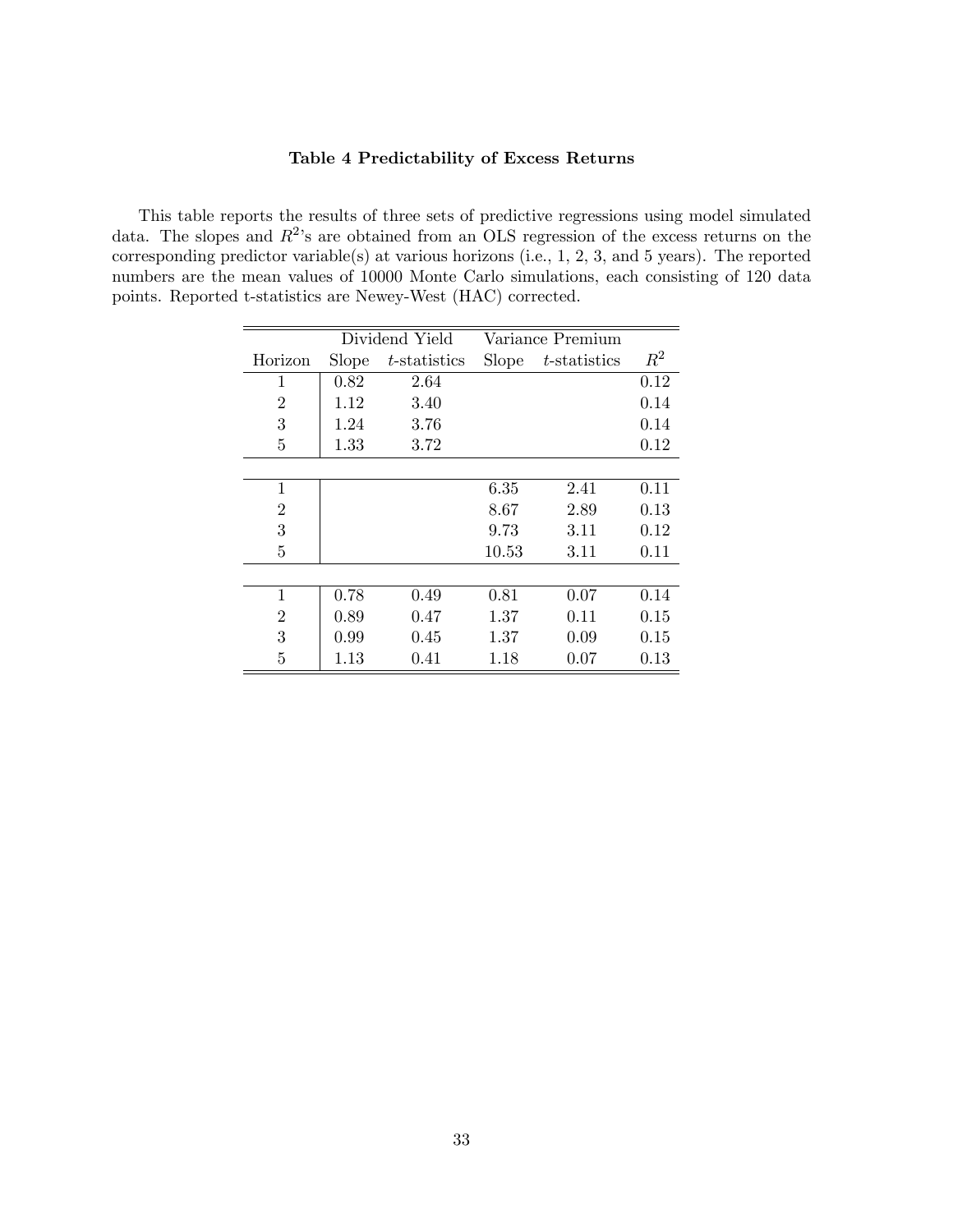#### Figure 1: Variance Premium and GDP Growth

The top panel plots variance premium or the implied-expected variance difference for the S&P500 market index from January 1990 to December 2011. The variance premium is based on the realized variance forecast from lagged implied and realized variances. The bottom panel plots the GDP growth rates (thin blue line) together with the variance premium (thick red line) from 1990Q1 to 2011Q4. Both of the series are standardized to have mean zero and variance one. The shaded areas represent NBER recessions.

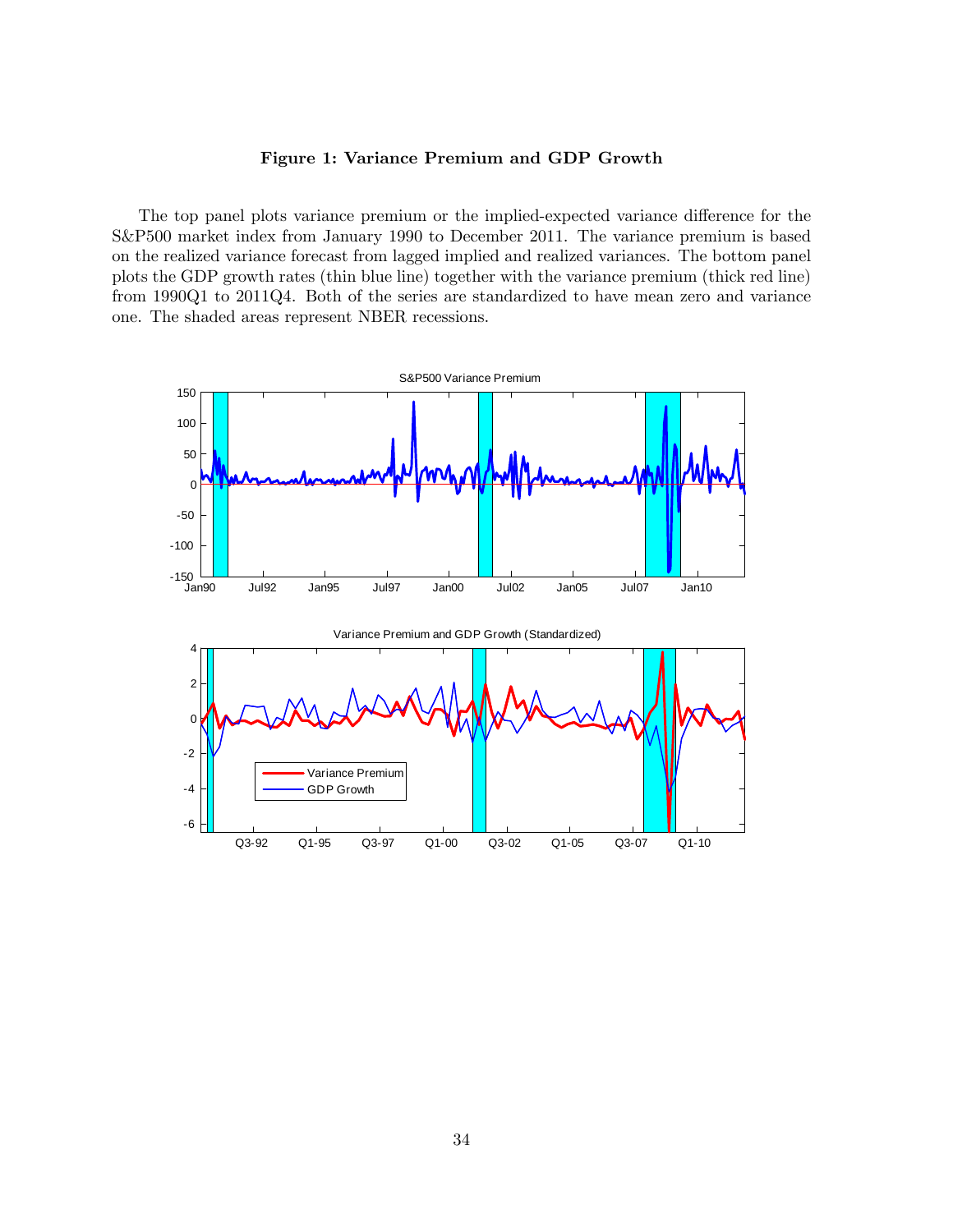#### Figure 2: Determinants of Variance Premium

This figure plots the conditional variance premium and its decomposition in terms of three factors. The (blue) solid lines correspond to the full model. The (red) dashed lines correspond to Model 2B with Epstein-Zin preference and Bayesian learning (i.e.,  $\gamma = \eta \neq \rho$ ). The (black) dotted lines correspond to Model 1B with time-additive CRRA utility and Bayesian learning (i.e.,  $\gamma = \eta = \rho$ ). Except for the panel for  $\mu_t - \hat{\mu}_t$ , the vertical axes are in percentage squared divided by 12.

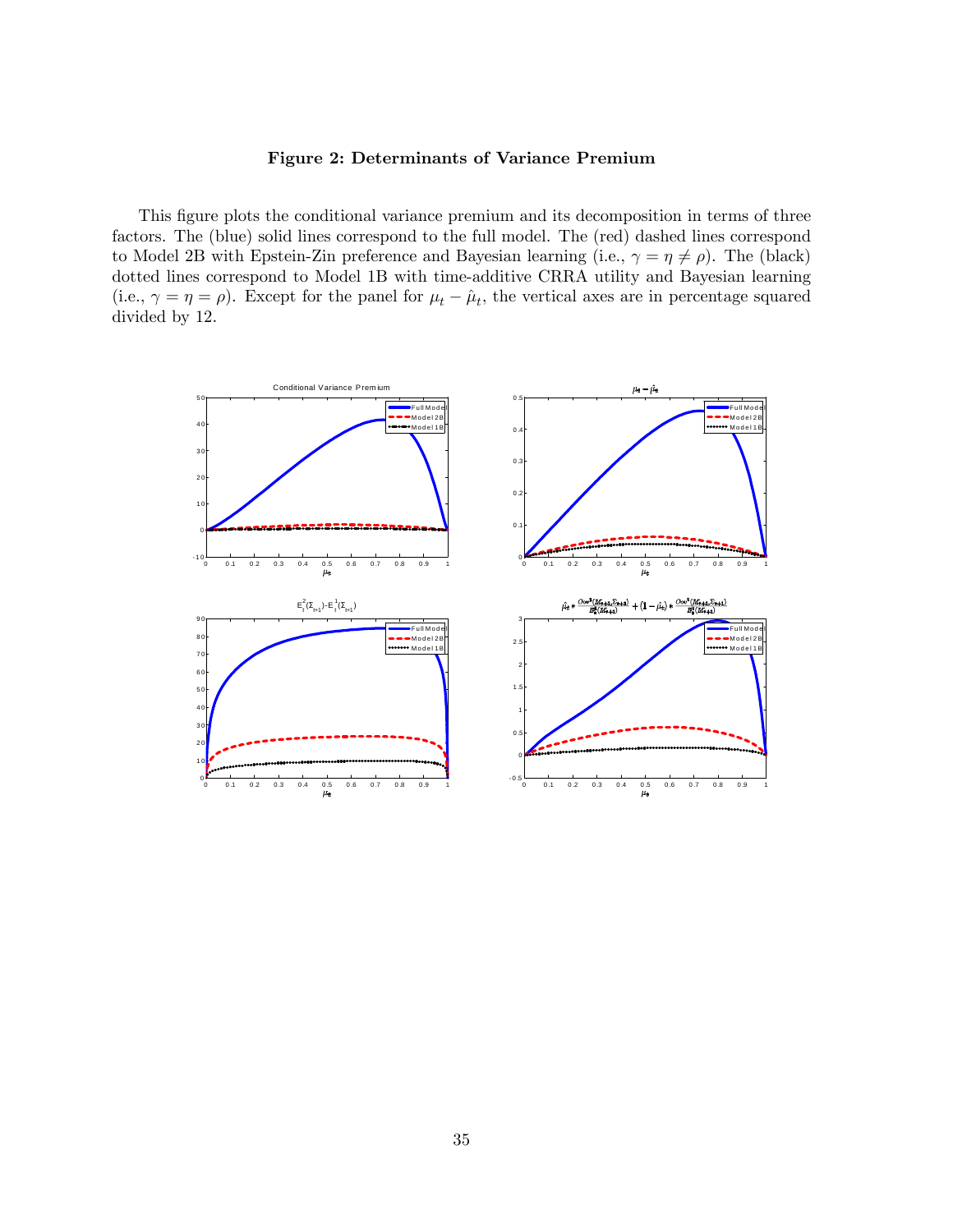#### Figure 3: Price-Dividend Ratio and Conditional Variance

This figure plots the price dividend ratio (top panel) and conditional variance (bottom panel) as functions of the Bayesian posterior probabilities of the high-growth state. The (blue) solid lines correspond to the full model. The (red) dashed lines correspond to Model 2B with Epstein-Zin preference and Bayesian learning (i.e.,  $\gamma = \eta \neq \rho$ ). The (black) dotted lines correspond to Model 1B with time-additive CRRA utility and Bayesian learning (i.e.,  $\gamma = \eta = \rho$ ).

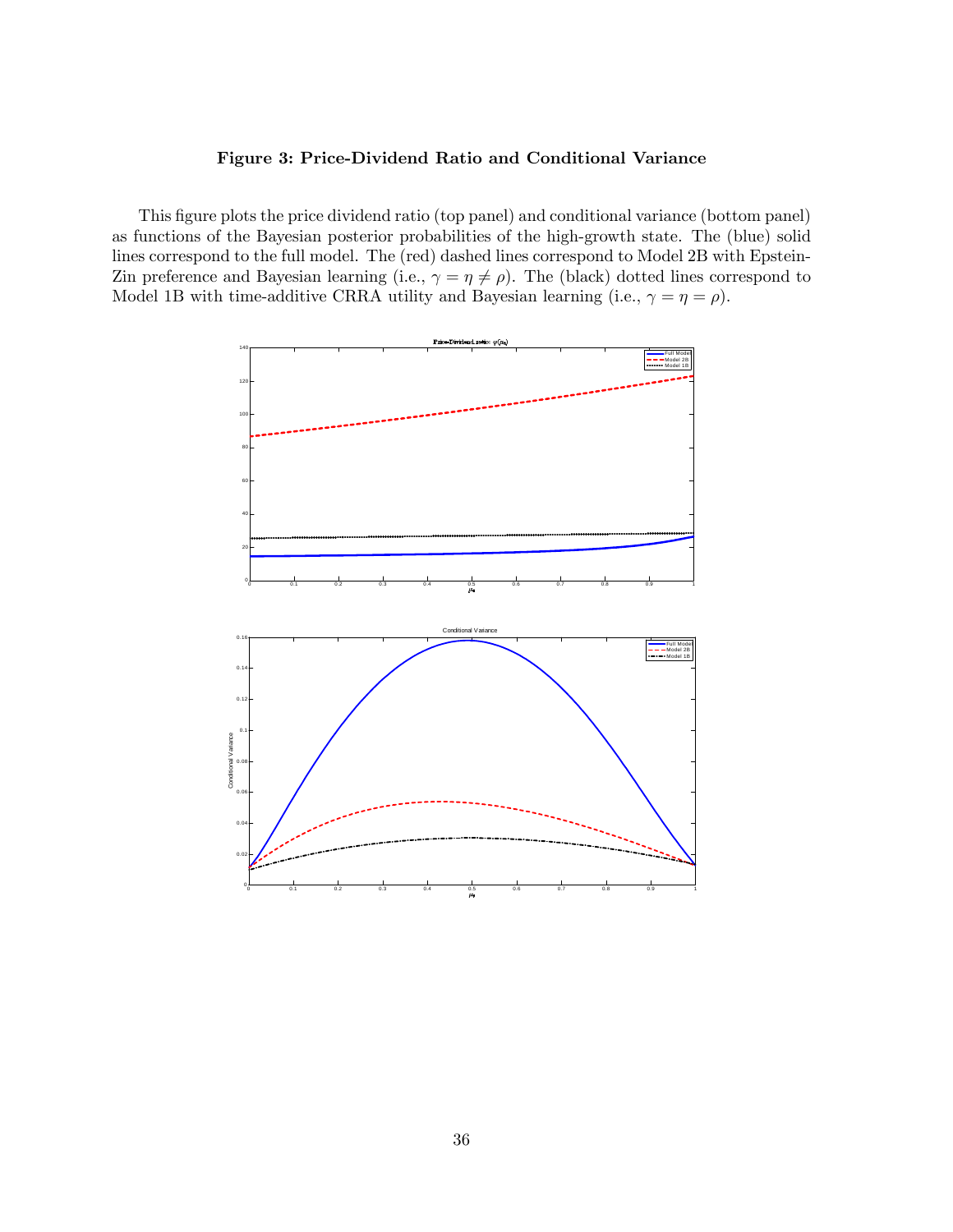### Figure 4: Consumption Growth and Posterior Beliefs (1890-2009)

This figure plots historical annual per-capita consumption growth rate (top panel) and model-implied posterior belief (bottom panel) during the sample period from 1890 to 2009. The shaded areas represent NBER recessions.

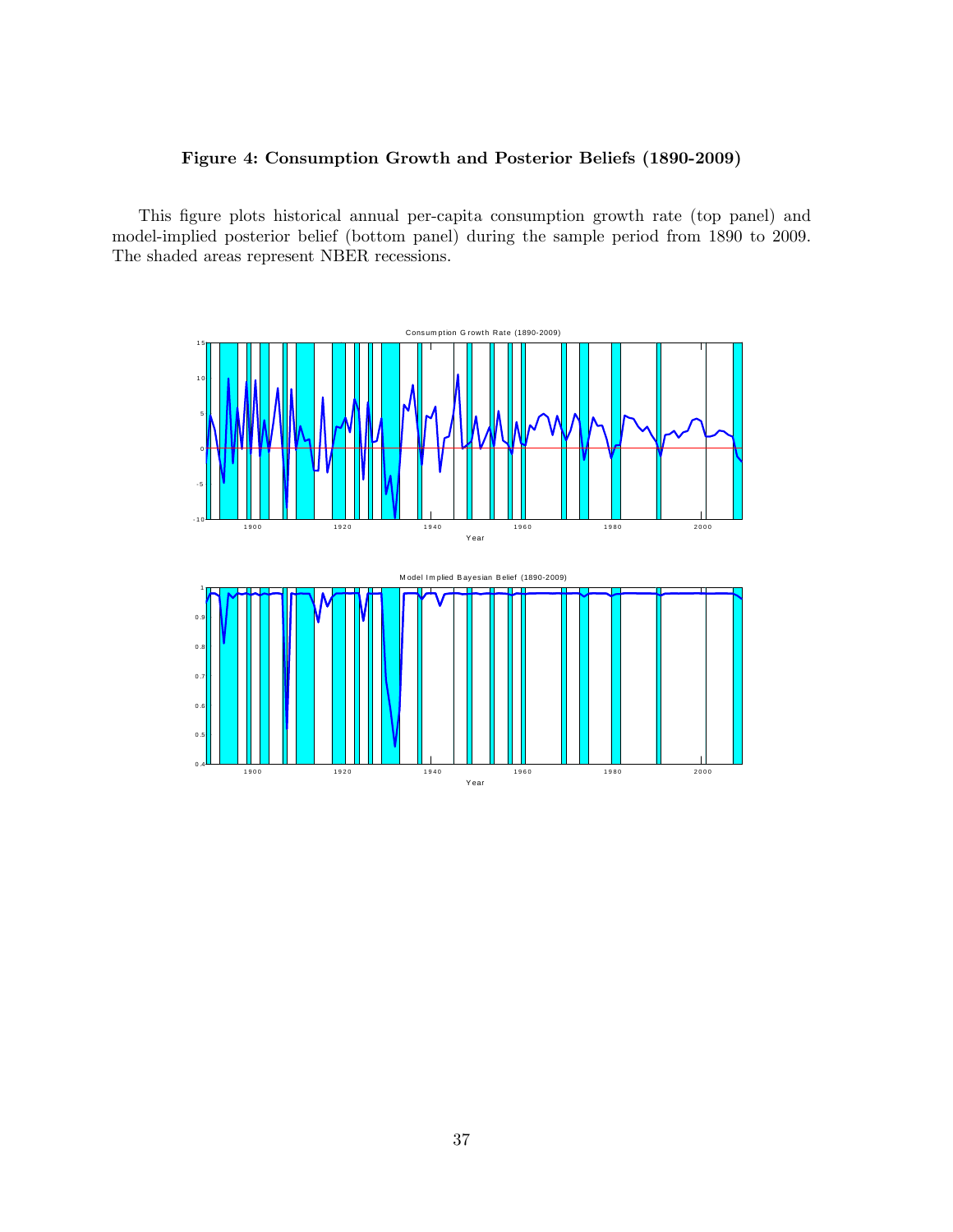# Figure 5: Ambiguity Aversion Driven Variance Premium (1890-2009)

This figure plots model-implied variance premium during the sample period from 1890 to 2009. The shaded areas represent NBER recessions.

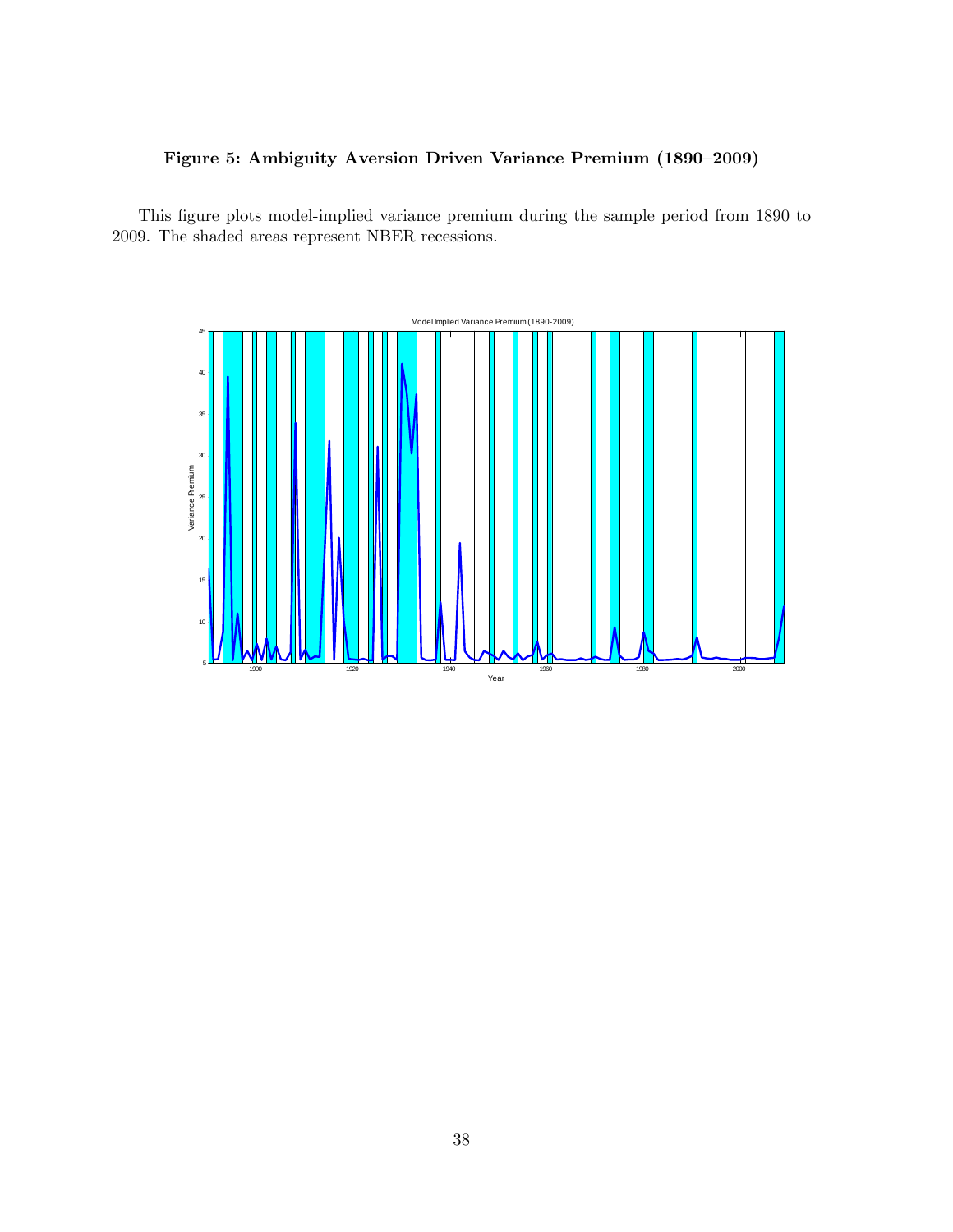#### Figure 6: Model-Implied Variance Premium Decomposition (1890-2009)

This figure reports the decomposition of model-implied variance premium during the sample period from 1890 to 2009. The top panel with (black) dotted line plots the variance premium implied by Model 1B with time-additive CRRA utility and Bayesian learning (i.e.,  $\gamma = \eta = \rho$ ), labeled as "Standard VP." The middle panel with (red) dashed line plots the difference between the variance premium implied by Model 2B with Epstein-Zin preferences and Bayesian learning  $(i.e., \gamma = \eta \neq \rho)$  with that implied by Model 1B, labeled as "VP component due to Epstein-Zin utility." The bottom panel with (blue) solid line plots the difference between the variance premium implied by the full model with ambiguity aversion with that implied by Model 2B, labeled as "VP Component due to Ambiguity Aversion."